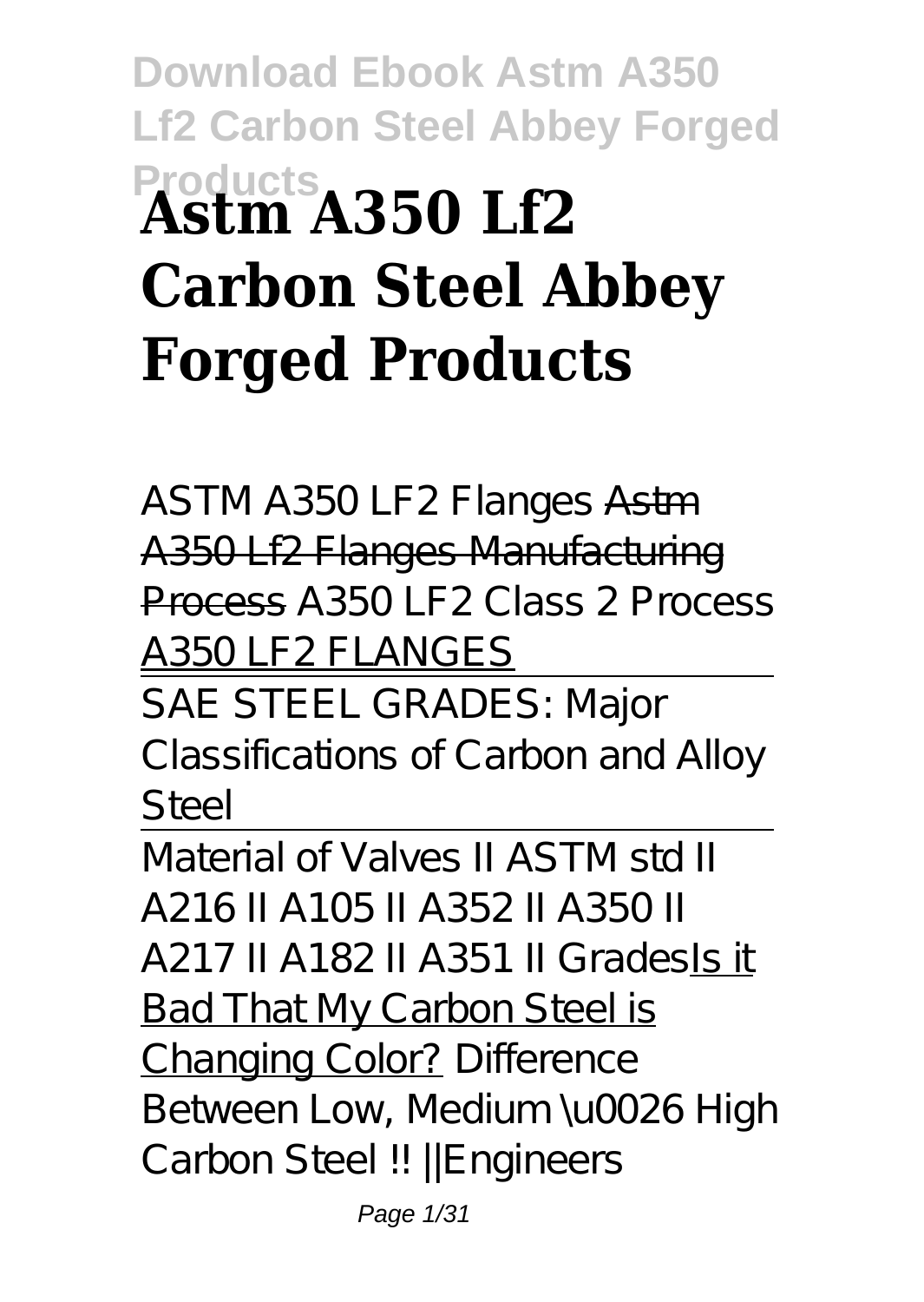**Download Ebook Astm A350 Lf2 Carbon Steel Abbey Forged Products** *Academy||* High Carbon Steel vs Mild Steel Test

The Four Types of Steel (Part 2: Carbon Steel) | Metal Supermarkets*Choosing Your Knife: Carbon Steel v.s. Stainless Steel* butt welding seamless steel bend ASTM A350 LF2 *Types of steel - Carbon vs Stainless. Which is better? Mora Companion: Carbon VS. Stainless Sharpening Steels are Useless Hardening mild steel* Modern Carbon Steel Pan Comparison *Carbon VS Stainless Steel!!!! WHICH IS BEST??? Etching A Blade With Hot Vinegar* **Properties and Grain Structure** *How to add carbon to steel (Not!)* The Hardest Knife Making Steel in the World! - How Hard is Hard?*Is*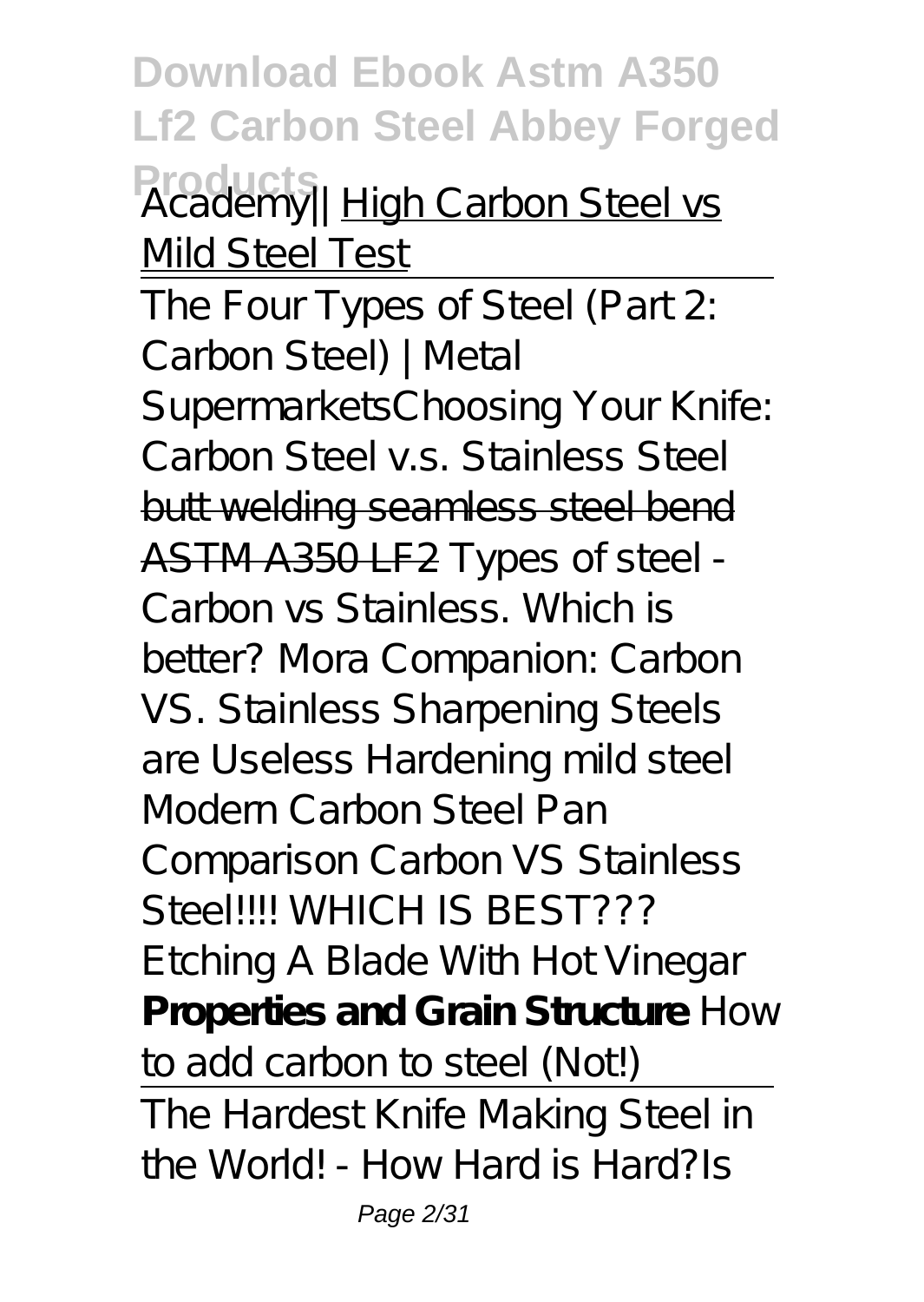**Download Ebook Astm A350 Lf2 Carbon Steel Abbey Forged Products** *D2 Tool Steel a Carbon Steel, or a Stainless Steel? A350 LF2 CL1 Flange* A350 LF2 CL1 Flanges Manufacturer In India sloping pipe in revit/Offset in isometric drawing/piping fittings and and symbols(Hindi) Effect Of Carbon In  $Stel$  FF exam  $A350$  F2 CL 2 Flange Manufacturers In India *Powdered steel vs Normal steel explained* **What is CARBON STEEL? What does CARBON STEEL mean? CARBON STEEL meaning, definition \u0026 explanation Astm A350 Lf2 Carbon Steel** ASTM A350 LF2 – Carbon Steel. ASTM A350 Grade LF2 is a general Carbon steel usually supplied in the Normalised, Normalised and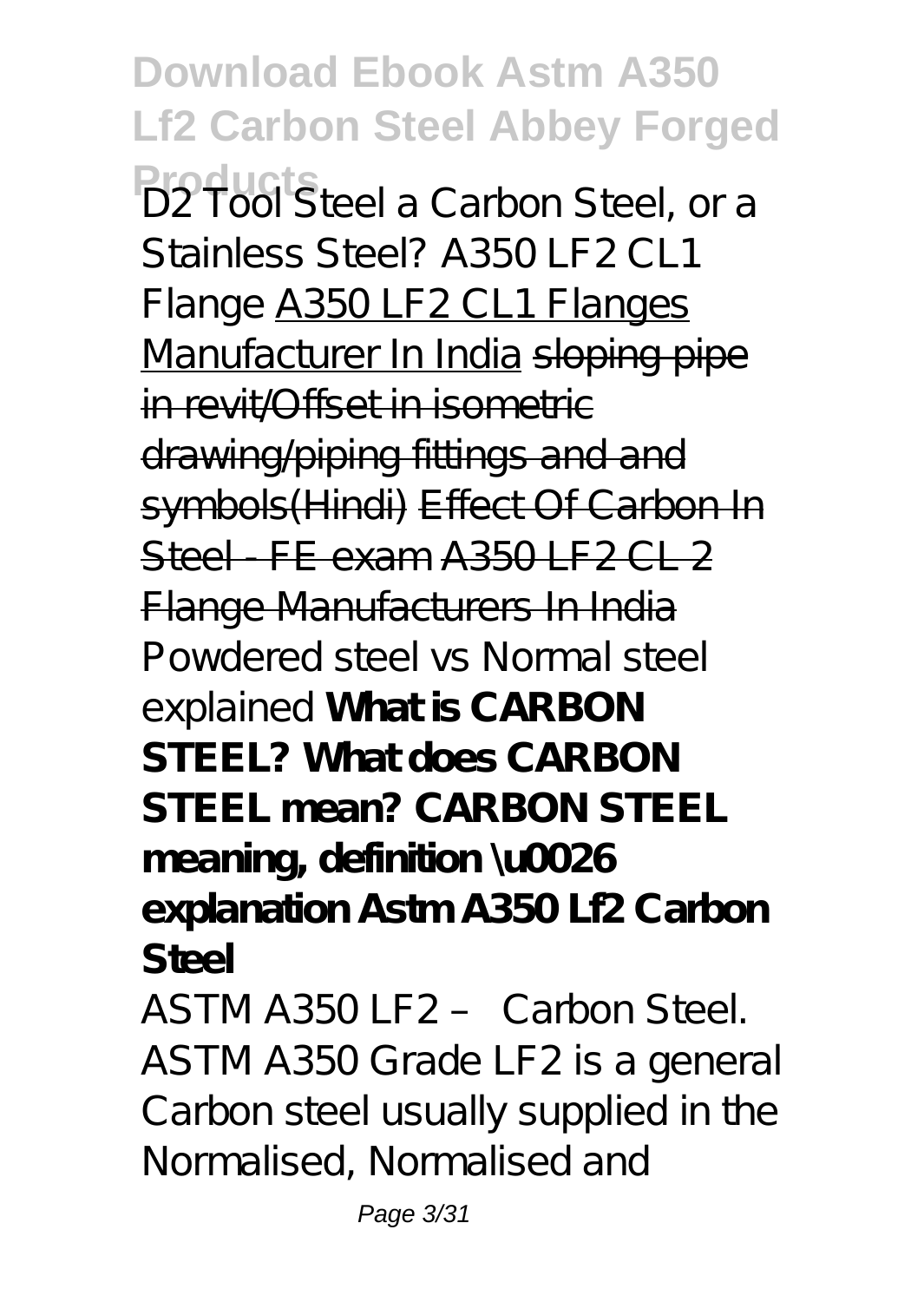**Download Ebook Astm A350 Lf2 Carbon Steel Abbey Forged Products** Tempered or Quench and Tempered condition. It is typified by having moderate strength and impact toughness and is used extensively for the manufacture of flanges and fittings, and applications which require cold temperature service where corrosion resistance is not important.

#### **ASTM A350 LF2 – Carbon Steel - Abbey**

ASTM A350 (ASME SA350) is the standard specification for carbon steel and low alloy steel forged flanges and flanged fittings for low temperature services. Common use grade is ASTM A350 LF2 Class 1, corresponding material for piping in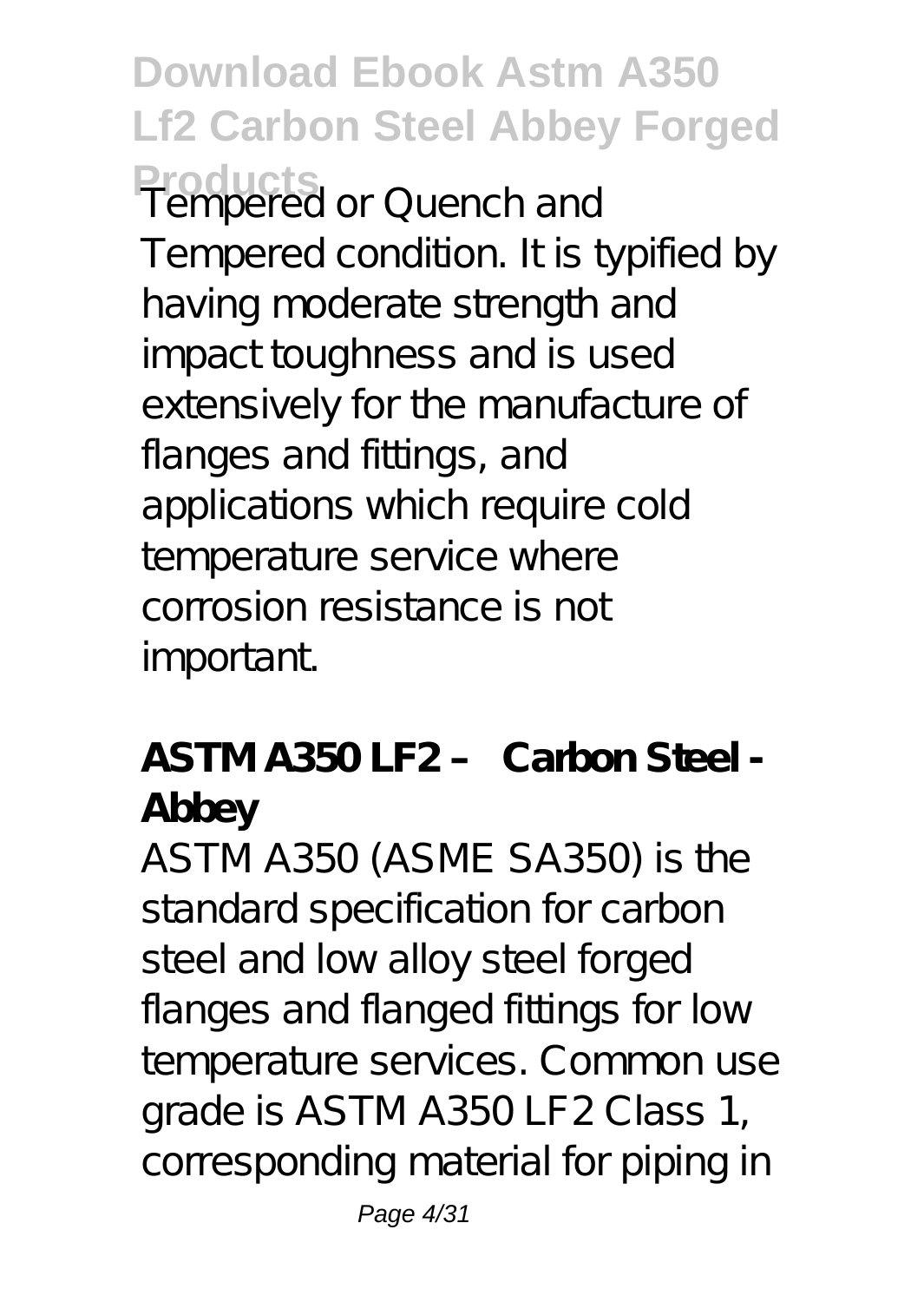**Download Ebook Astm A350 Lf2 Carbon Steel Abbey Forged Products** ASTM A333 Grade 6 and pipe fittings in ASTM A420 WPL6. With yield strength minimum 240 Mpa, and tensile strength in 480 Mpa to 655 Mpa, impact test temperature  $at -45$ 

**ASTM A350 LF2 (ASME SA350) Flanges for Low Temperature - OCTAL**

ASTM A350 LF1, LF2 AND LF3 CARBON/ALLOY STEELS General Characteristics. These grades of steel are used as pipeline steels and also in the production of forged flanges. They are suitable for use down to –  $20^{\circ}$  F (LF1,) –  $50^{\circ}$  F (LF2) and - 150° F (LF3.) Chemical Analysis. LF1: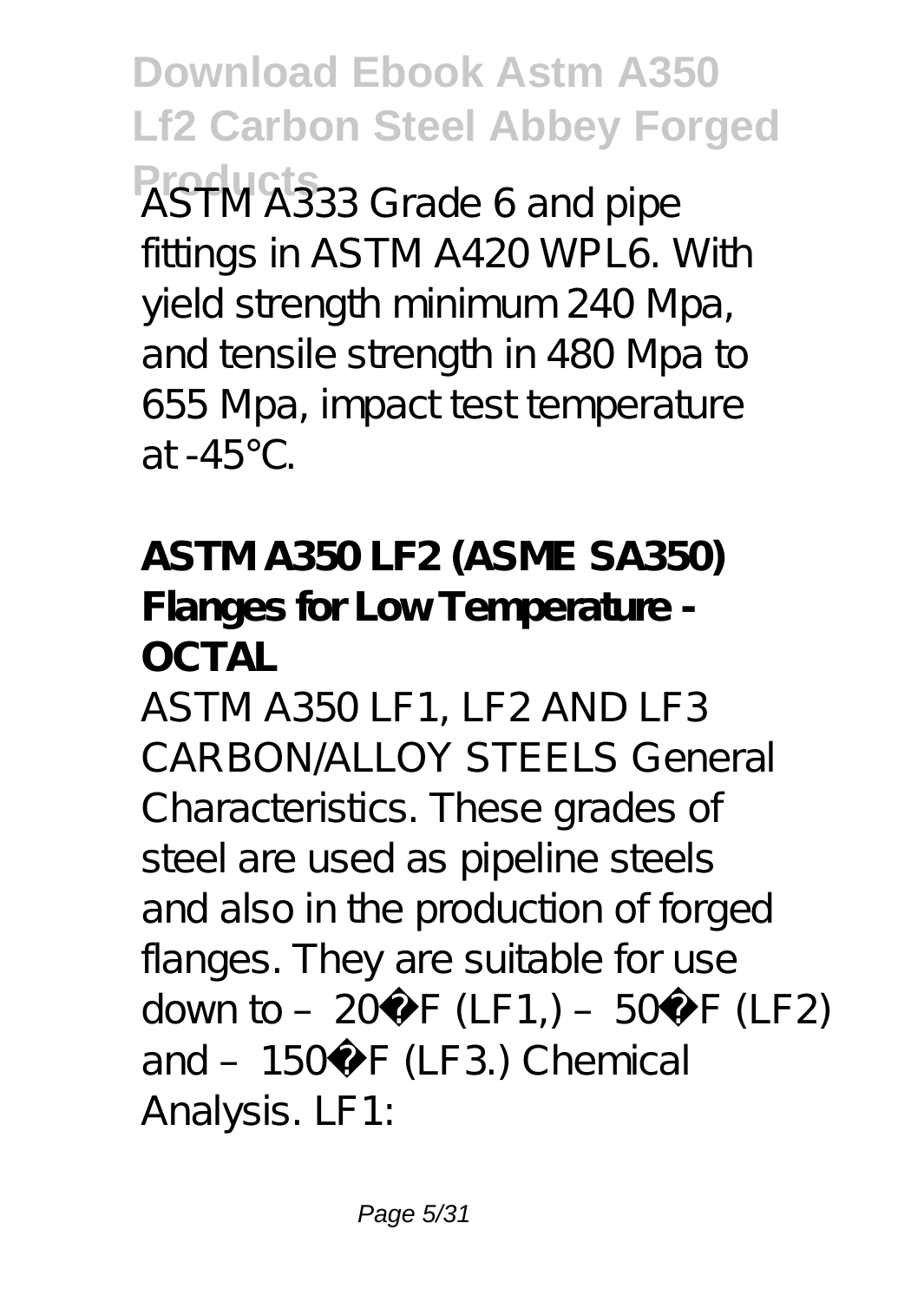### **Download Ebook Astm A350 Lf2 Carbon Steel Abbey Forged Products ASTM A350 LF1, LF2 AND LF3 CARBON/ALLOY STEELS**

Tesco Steel & Engineering is a leading Manufacturer & Supplier of ASTM A350 LF2 Low Temperature Carbon Steel Outlets Fittings, A350 LTCS LF2 Outlets Fittings, LTCS ASTM A350 LF2 Outlets Fittings, Carbon Steel LF2 Outlet Fittings, ASTM A350 LTCS Gr.LF2 Welding Outlet, Threaded Outlets, Socket weld Outlets, Elbow Outlets, Lateral Outlets in Mumbai, India.

**Low Temperature Carbon Steel ASTM A350 LF2 Outlets ...** ASTM A350 LF1, LF2 AND LF3 CARBON/ALLOY STEELS General characteristics of ASTM A350 LF1, LF2 AND LF3 CARBON/ALLOY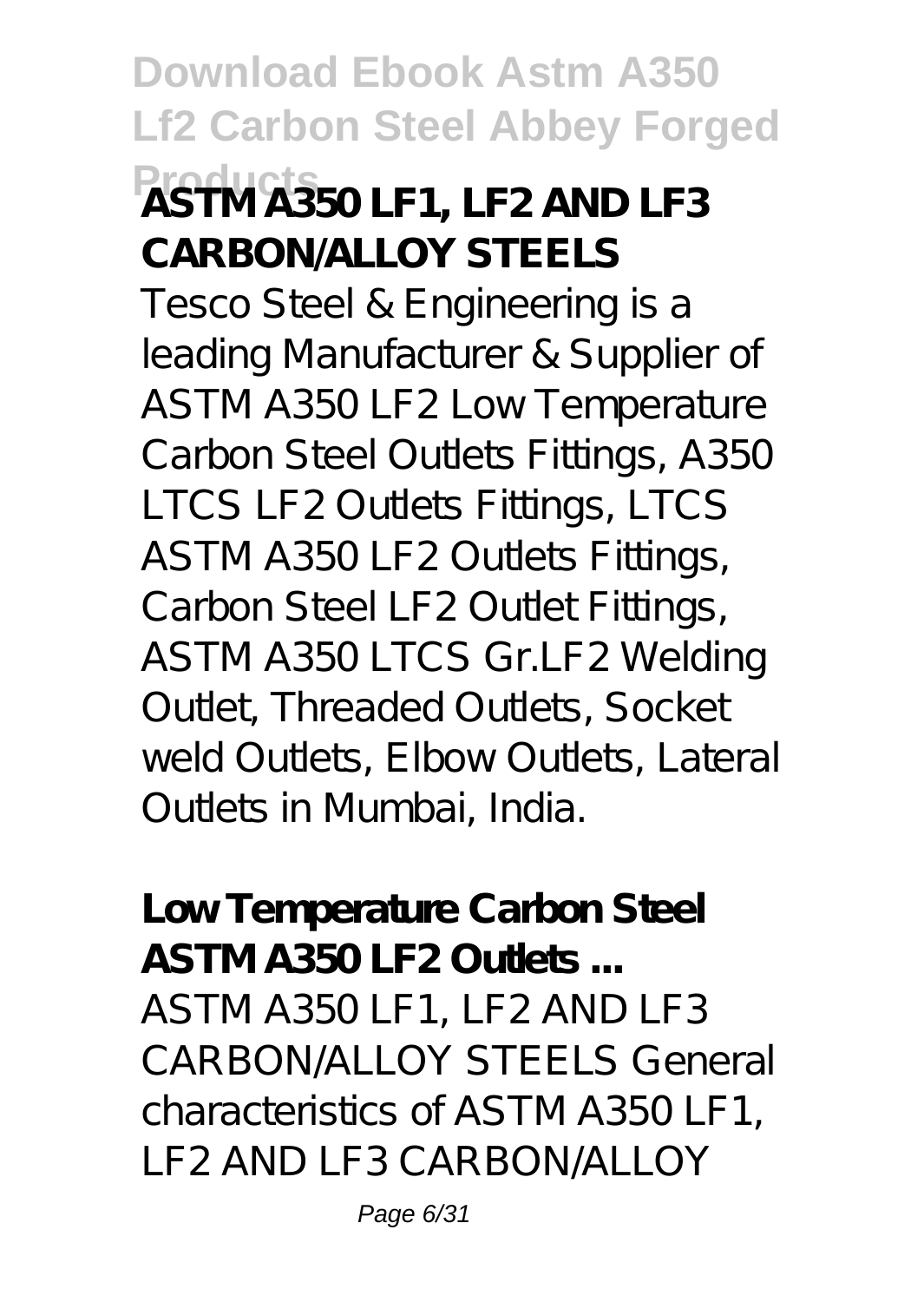**Download Ebook Astm A350 Lf2 Carbon Steel Abbey Forged Preducts** These grades of steel are used as pipeline steels and also in the production of forged flanges. They are suitable for use down to – 20 $\degree$  F (LF1,) – 50 $\degree$  F (LF2) and  $-150^{\circ}$  F (LF3.)

**ASTM A350 LF1, LF2 AND LF3 CARBON/ALLOY STEELS | All ...** ASTM A350 LF2 LTCS Flanges Available Types LTCS A350 LF2 Flanges Export To Marcel Piping is well known suppliers, manufacturers and exporters of ASTM A350 LF2 LTCS Flanges, made by Low-Temperature Carbon Steel especially to ASTM A350 specifications, accomplished to work at low-temperature utility.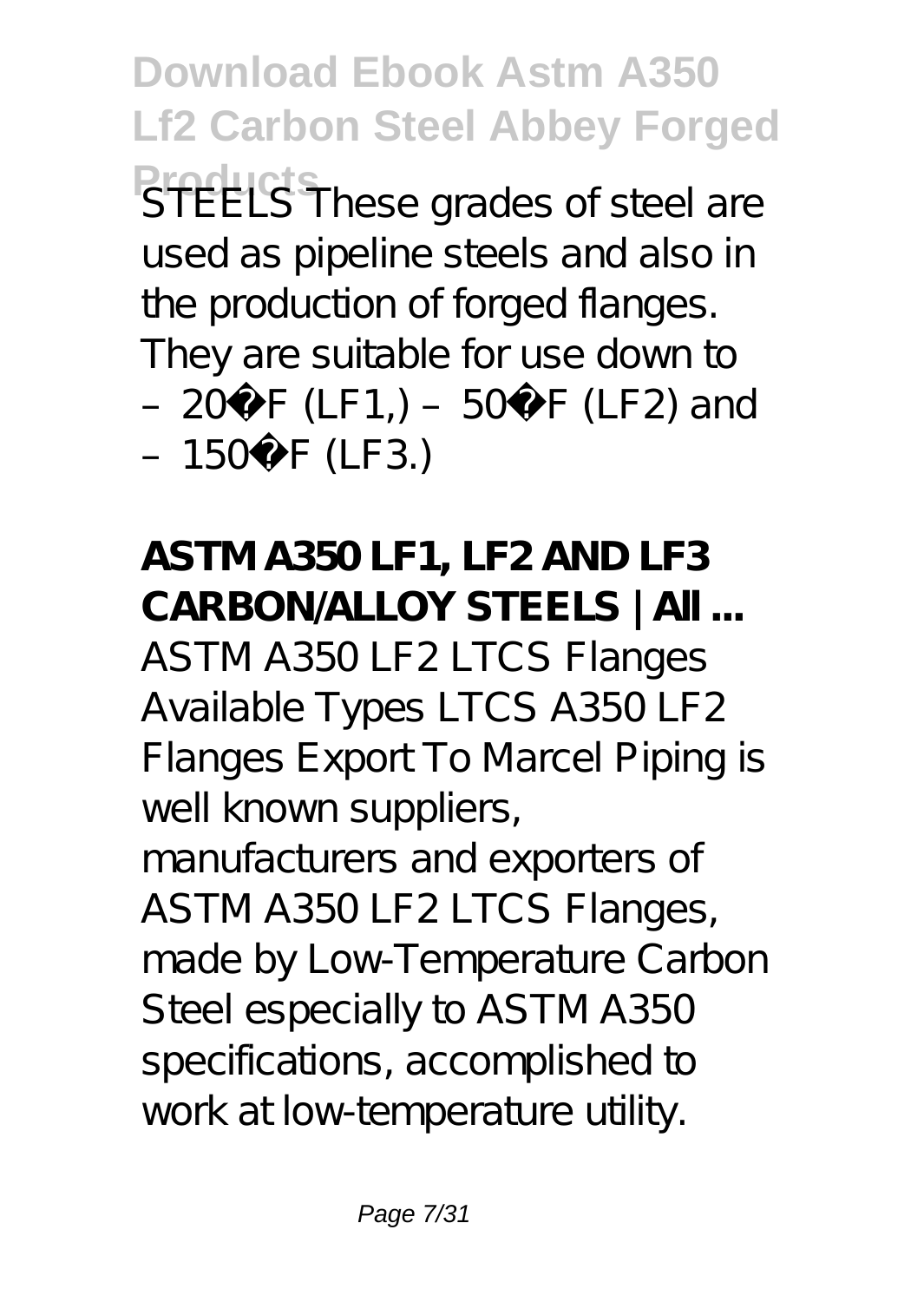**Download Ebook Astm A350 Lf2 Carbon Steel Abbey Forged Products ASTM A350 LF2 Flanges, Low Temperature Carbon Steel Pipe ...** The Carbon Steel A 350 LF 2 Slip On Flanges are used with seamless pipes for easy installment on to the correct location as the flanges allow the pipes to slip on to the flange and move to the right position before welding or bolting. The Astm A350 Grade LF2 Class 2 Pipe Flange is also used in similar capacities. Please contact us for further information and pricing of the products.

**ASTM A350 LF2 Flanges | ASME SA 350 GR LF2 Weld Flange ...** ASTM A350 is the standard specification covering carbon and low-alloy steel forged or ring-rolled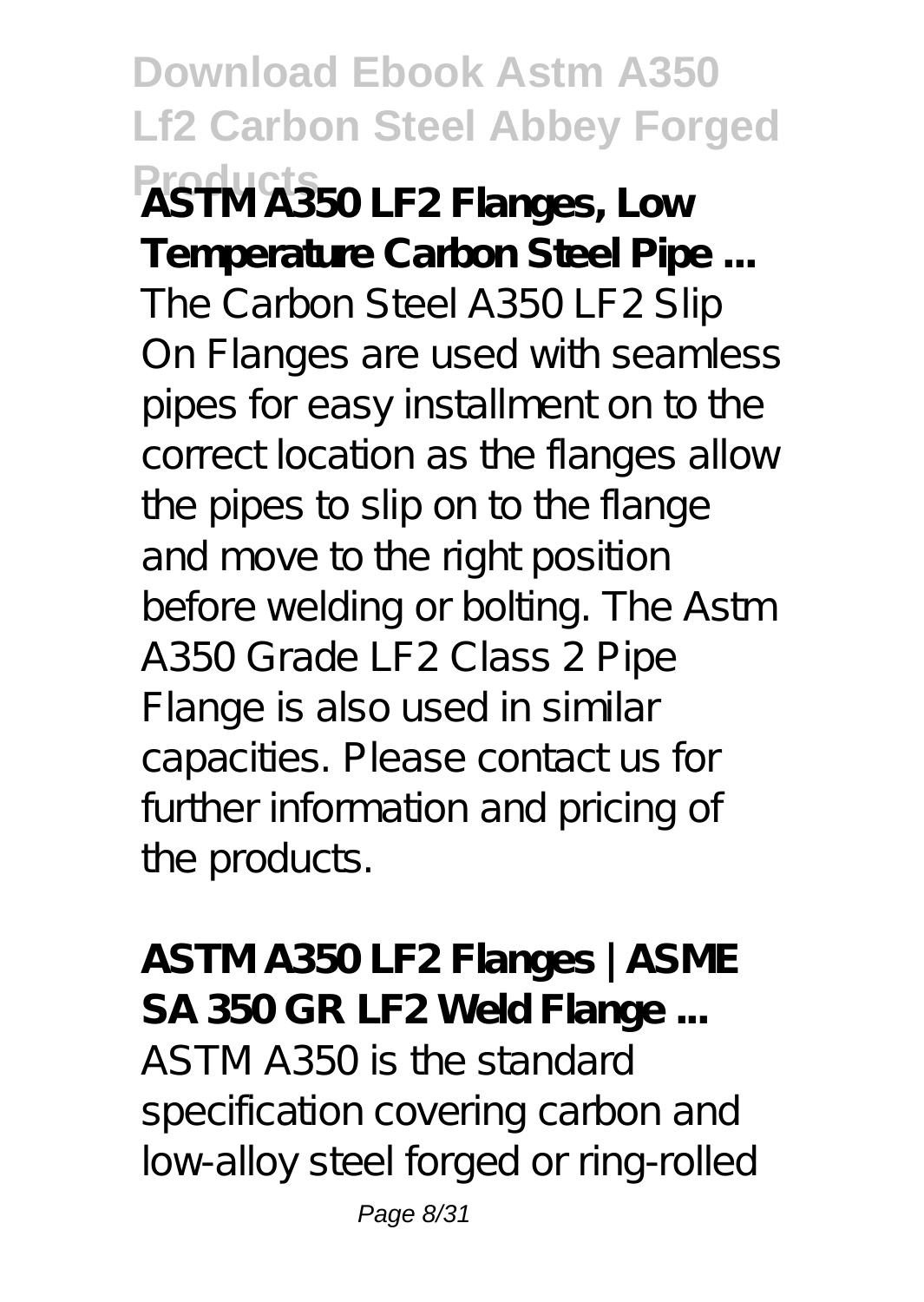**Download Ebook Astm A350 Lf2 Carbon Steel Abbey Forged Products** flanges, forged fittings and valves intended primarily for lowtemperature service and requiring notch toughness testing. They are manufactured to corresponding ASME or API dimensional standards.

**ASTM A350 Carbon and Low-Alloy Steel Forgings** A105/A350-LF2 Dual. A105 and A350-LF2 are standard specifications for forged carbon steel piping components. A105 for ambient and higher-temperature service; A350-LF2 for lowtemperature service with Charpy V-Notch impact energy testing. Components include flanges, various fittings and valves.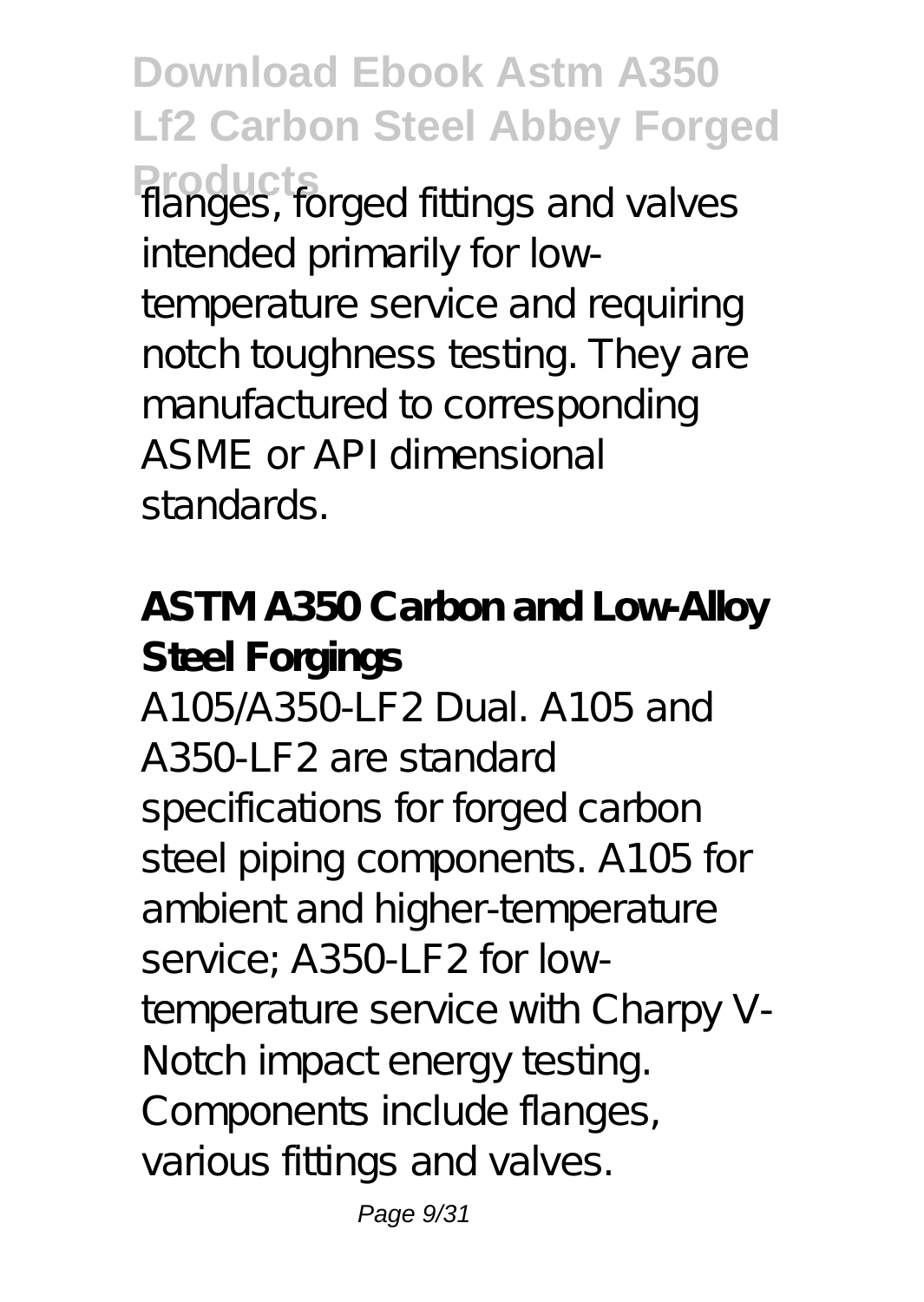**Download Ebook Astm A350 Lf2 Carbon Steel Abbey Forged Products**

#### **Encore Metals - A105/A350-LF2 Dual**

1.1 This specification 2 covers several grades of carbon and lowalloy steel forged or ring-rolled flanges, forged fittings and valves intended primarily for lowtemperature service and requiring notch toughness testing.

**ASTM A350 / A350M - 18 Standard Specification for Carbon ...**

ASTM A350 LF2 Flanges (Standard Specification for Carbon and Low-Alloy Steel Forgings, Requiring Notch Toughness Testing for Piping Components. ASTM A350 LF2 Specification covrs Several grade of carbon and low alloy steel forged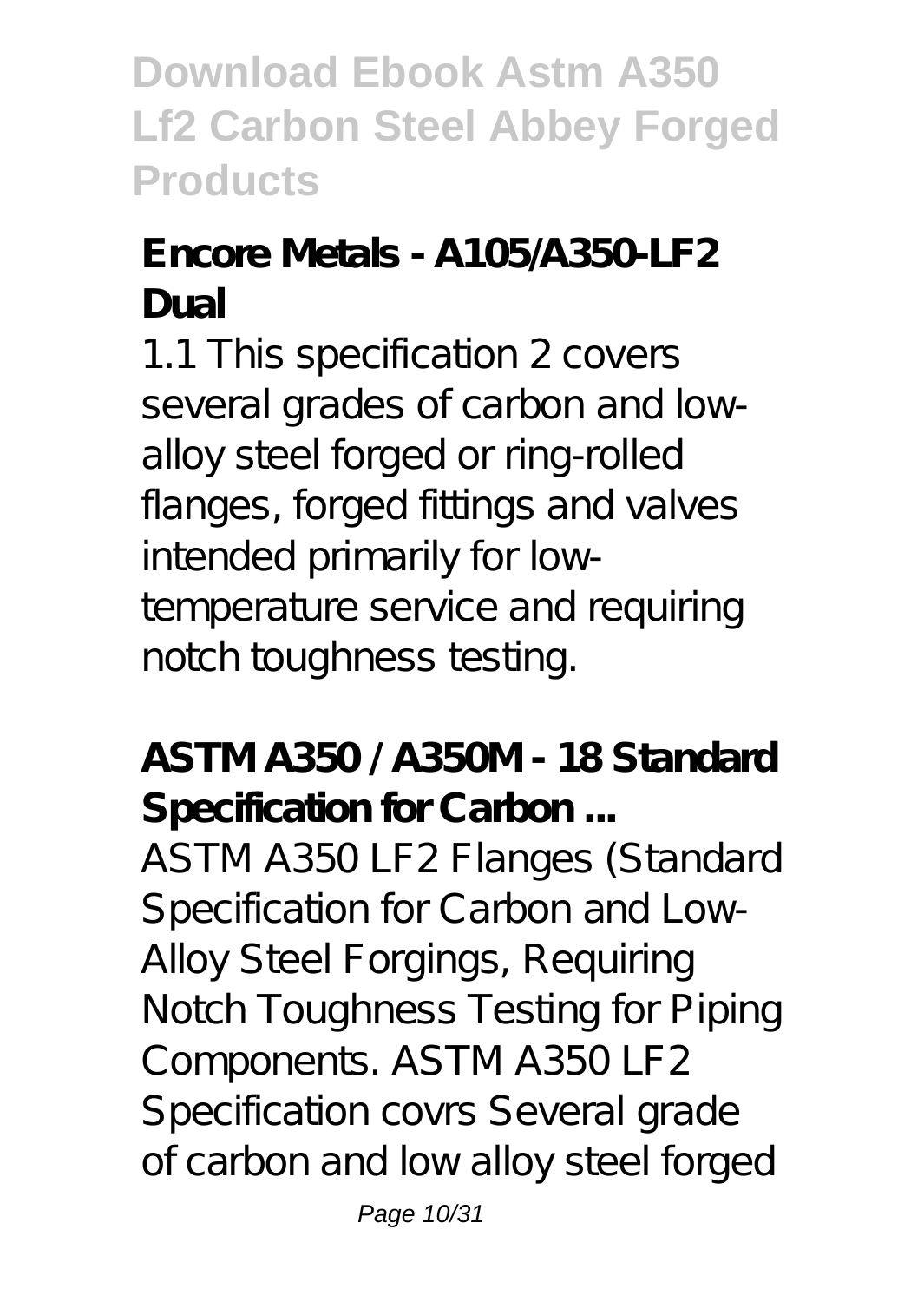**Download Ebook Astm A350 Lf2 Carbon Steel Abbey Forged** Products<br>
or ring-rolled flanges, forged fittings and valves for low-temperature service. Impact tests shall also be performed and the steel materials shall conform to the required values of minimum impact energy, temperature, and minimum equivalent absorbed energy.

**ASTM A350 LF2 Flanges| A350 LF2N Flanges Manufacturer ...** ASTM A350 LF2 Carbon Steel Bars is a heat resisting steel with high resistance to oxidation scaling and has high strength at elevated temperatures. These ASME SA 350 LF2 Carbon Steel Rods can be welded using all of the common welding processes, which is further combined with better creep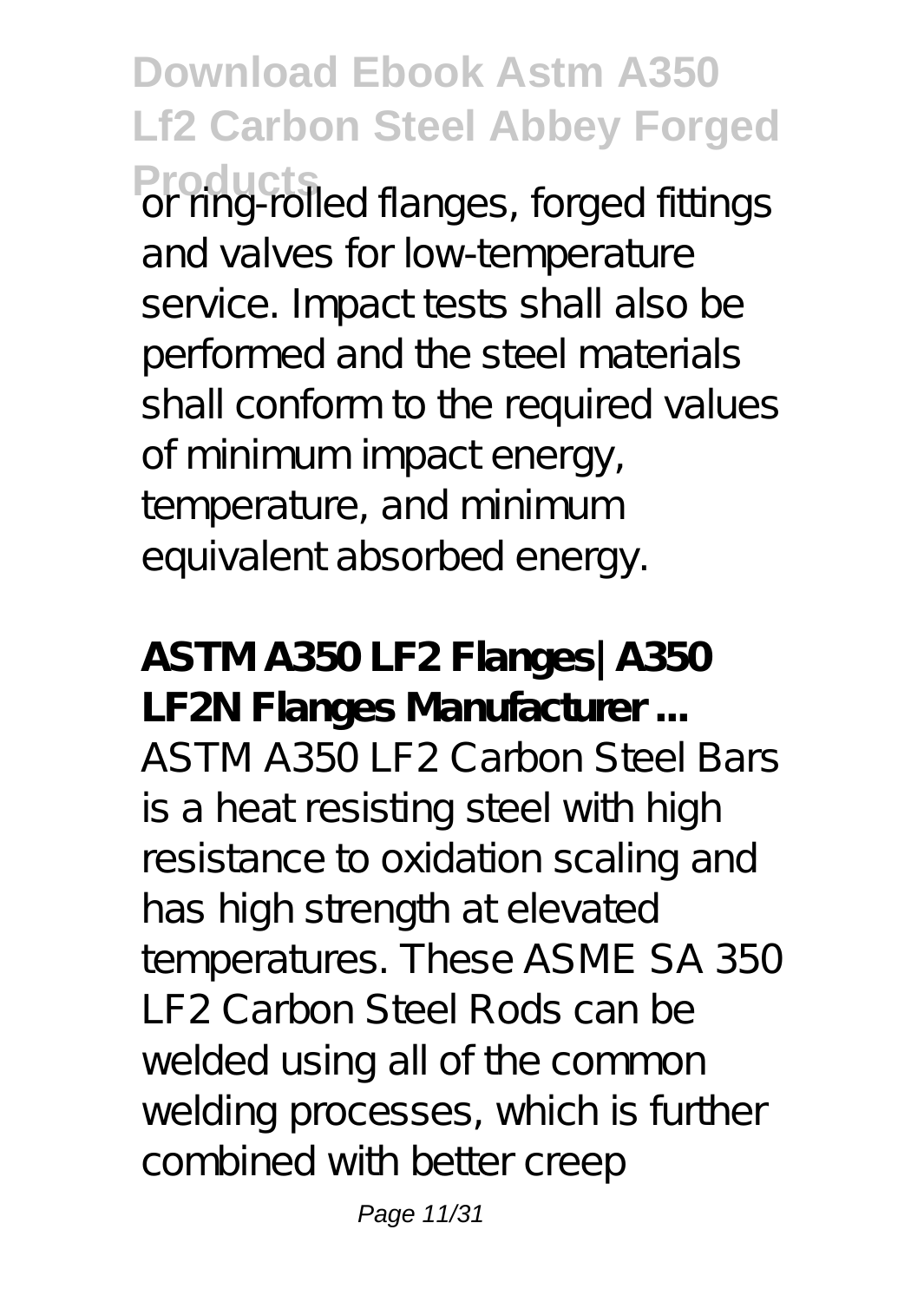**Download Ebook Astm A350 Lf2 Carbon Steel Abbey Forged Products** properties at temperature and is very tough and ductile.

**Carbon Steel A350 LF2 Round Bar, A350 LF2 Carbon Steel ...** Carbon Steel A350 LF2 Round Bars are fabricated with the standard quality of carbon steel alloy. These bars demonstrate great features and attributes that makes it ideal product. Thus it exhibits great tensile strength corrosion resistance, ductility, and mechanical properties.

**ASTM A350 LF2 Round Bar, UNS K03011 Bars, Carbon Steel ...** See where ASTM A350 Grade LF2 Class 1 Heat-Treated falls on the material property chart for Density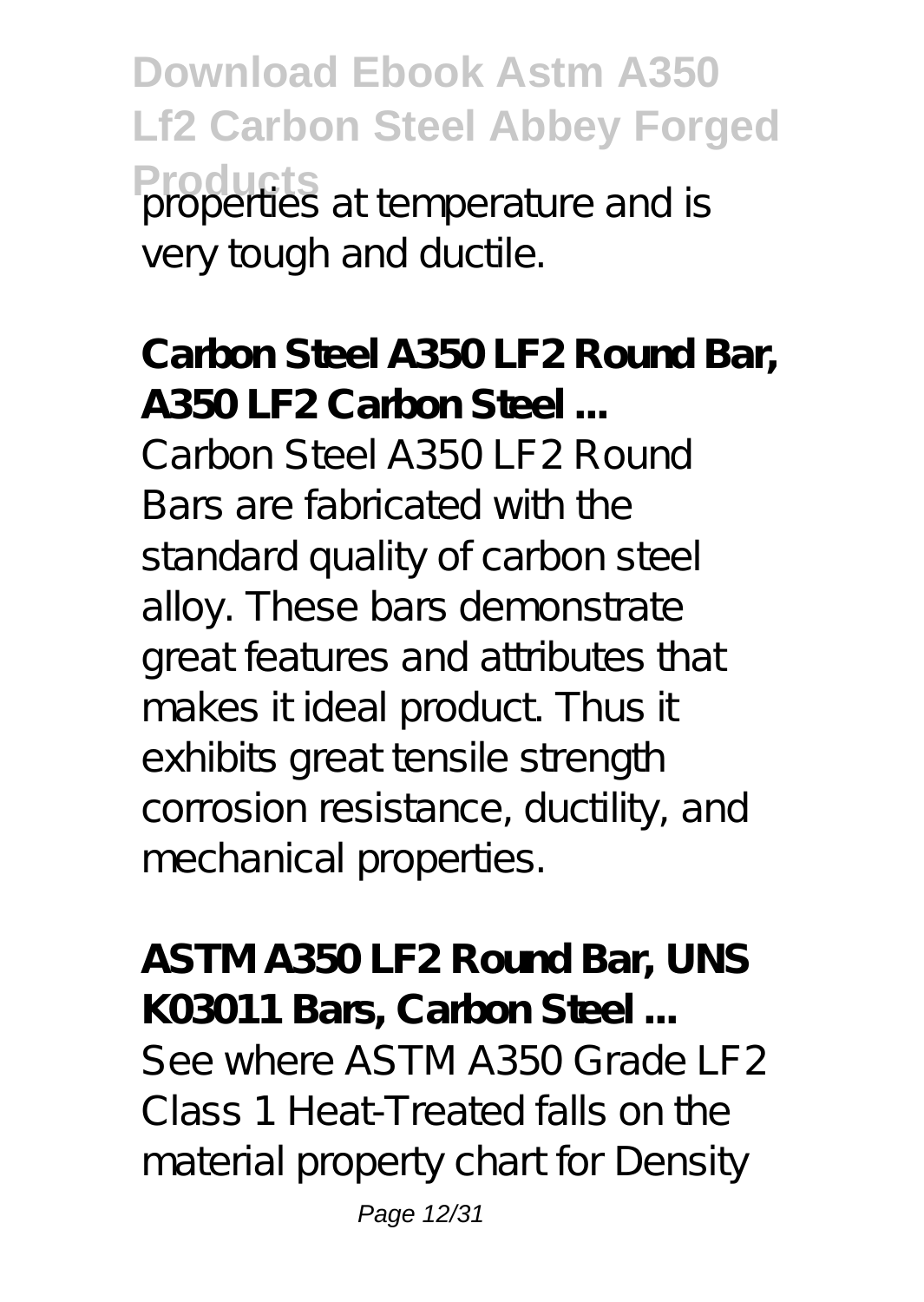**Download Ebook Astm A350 Lf2 Carbon Steel Abbey Forged Products** against Elastic modulus in your materials selection and design process. Our Ashby charts are interactive with more technical data upon clicking. ... ASTM A53 Carbon Steel Pipes ASTM A564 Stainless Steel Age Hardened Carbon Steel: Properties ...

**ASTM A350 Grade LF2 Class 1 Heat-Treated - Low Carbon ...** ASTM A350 LF2 Flanges are only manufactured by reputed and trusty companies like us who easily maintain the quality of the product and matches all the national and international standards. These flanges are easily connected with other pipes. They are reserved type of steel parts which contain the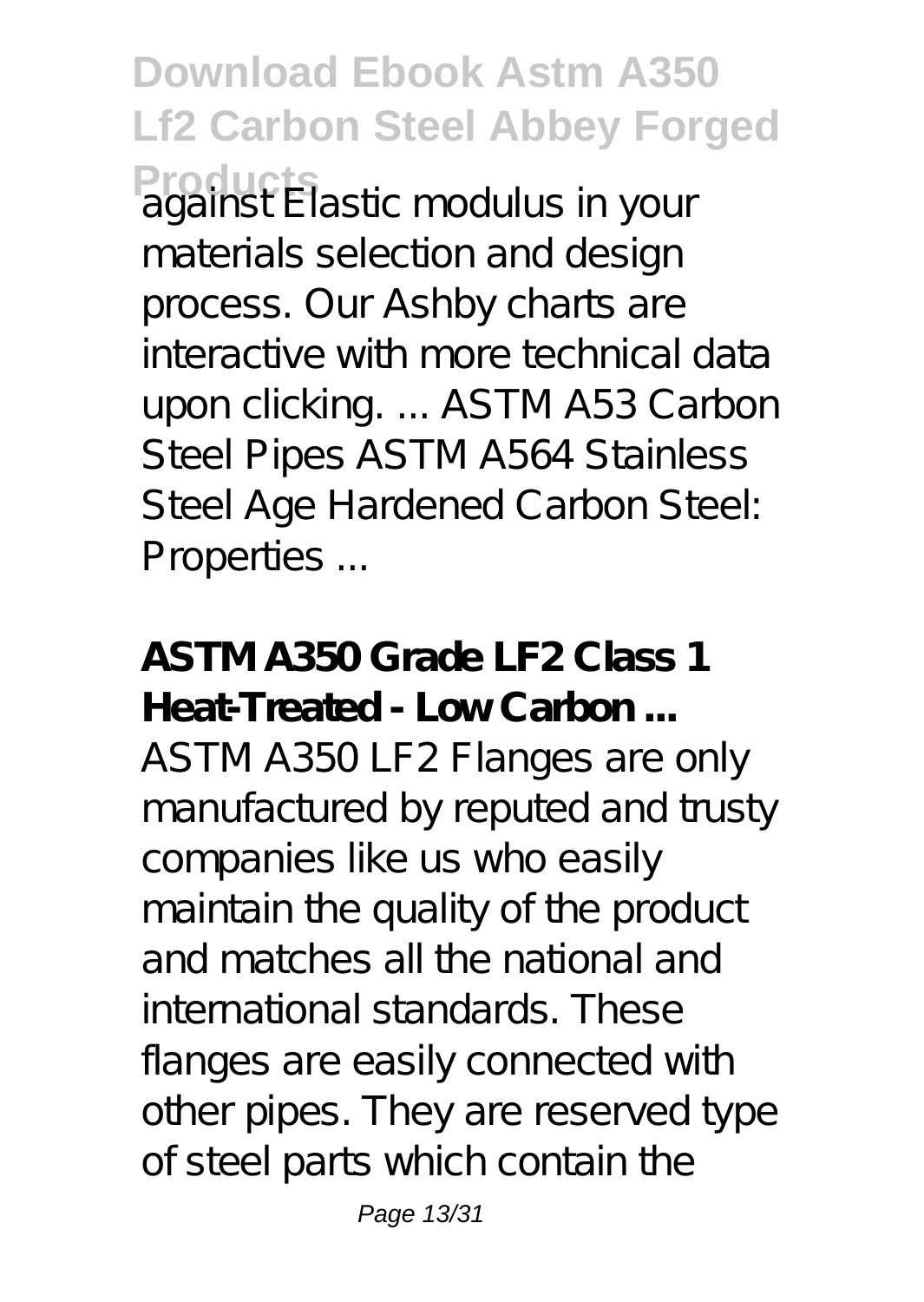**Download Ebook Astm A350 Lf2 Carbon Steel Abbey Forged** Products<br>modest amount of alloy element in it.

**ASTM A350 LF2 Flanges Manufactures, Low-Temperature ...** ASTM A516 gr 70 vs a350 lf2 Lf2 Lcb Lcc Carbon Steel Valve Material Low Temperature This material was a forged iron that had been combined with metal scrap in the course of the melting process. Forgings of grades just like the astm a350 lf2 class 1 and sophistication 2 aside from Grade LF787 should be furnished in a normalized situation.

**ASTM A516 gr 70 vs a350 lf2 - Steel Material Supplier** ASTM A350 Carbon Steel Grade

Page 14/31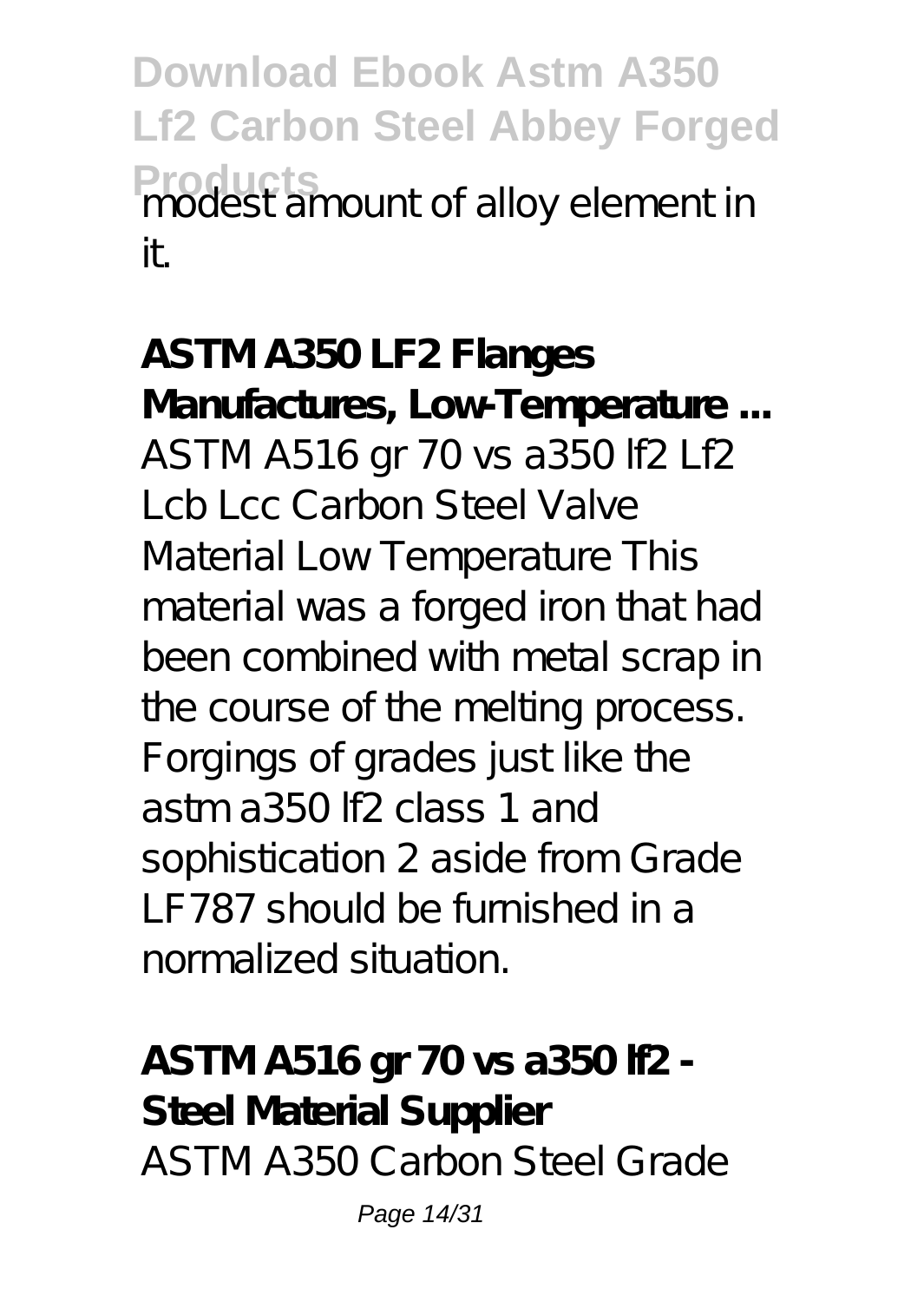**Download Ebook Astm A350 Lf2 Carbon Steel Abbey Forged LF2 Weldolet Fittings provides a** grouping of elevated potency, formability, erosion resistance and lightweight that has made it a global standard in aerospace uses. These ASTM A350 Carbon Steel GR LF2 Elbolet Fittings are extensively valued for its soaring tensile potency and toughness.

**Low Temperature Carbon Steel ASTM A350 GR LF2 Olets, High ...** ASTM A350 Grade LF2 is a general low temperature Carbon steel usually supplied in the Normalised, Normalised and Tempered or Quench and Tempered condition. It is typified by having moderate strength and impact toughness and is used extensively for the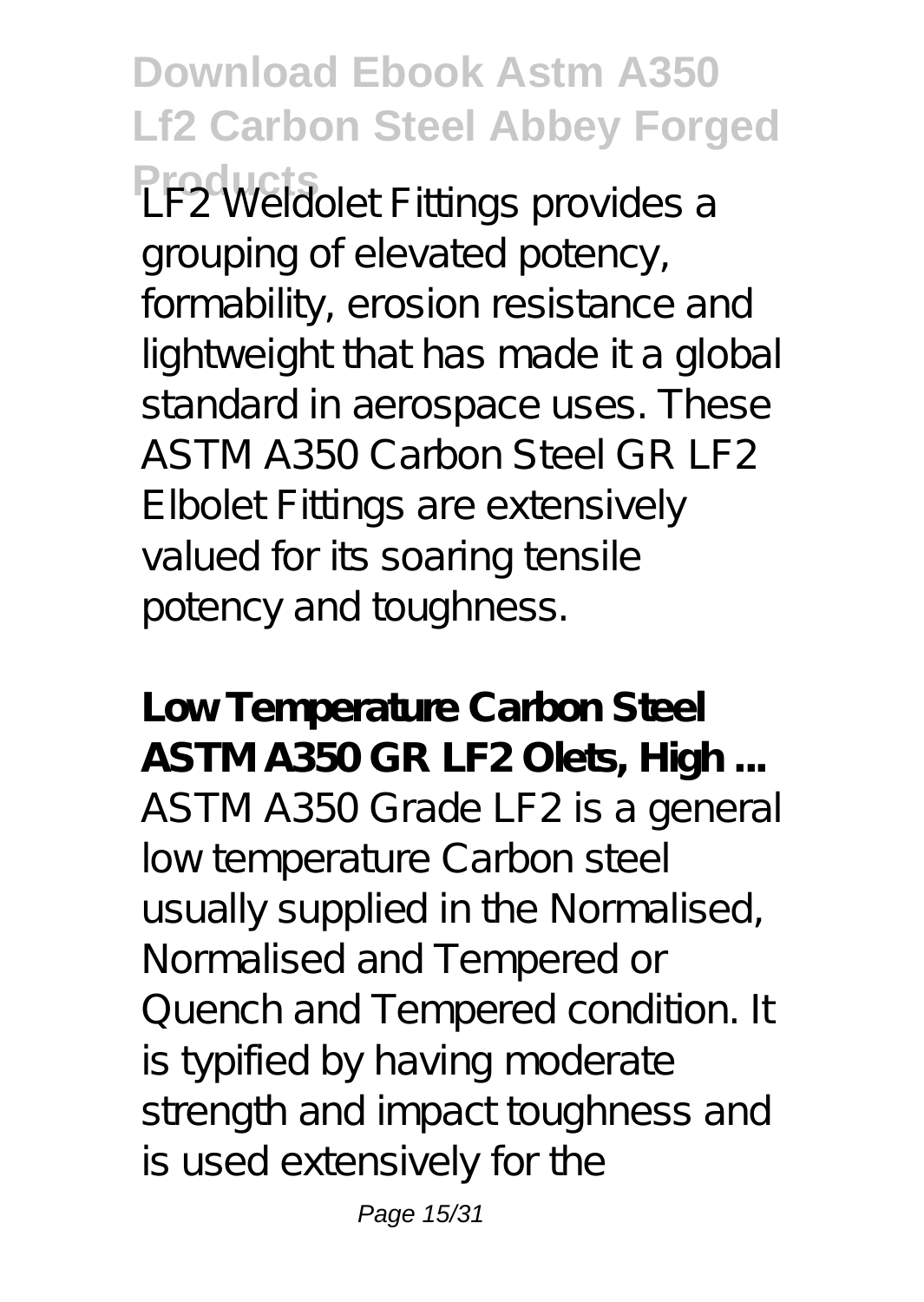**Download Ebook Astm A350 Lf2 Carbon Steel Abbey Forged** Producture of flanges and forged fittings,

ASTM A350 LF2 Flanges Astm A350 Lf2 Flanges Manufacturing Process A350 LF2 Class 2 Process A350 LF2 FLANGES

SAE STEEL GRADES: Major Classifications of Carbon and Alloy Steel

Material of Valves II ASTM std II A216 II A105 II A352 II A350 II A217 II A182 II A351 II GradesIs it Bad That My Carbon Steel is Changing Color? *Difference Between Low, Medium \u0026 High Carbon Steel !! ||Engineers* A cademy//High Carbon Steel vs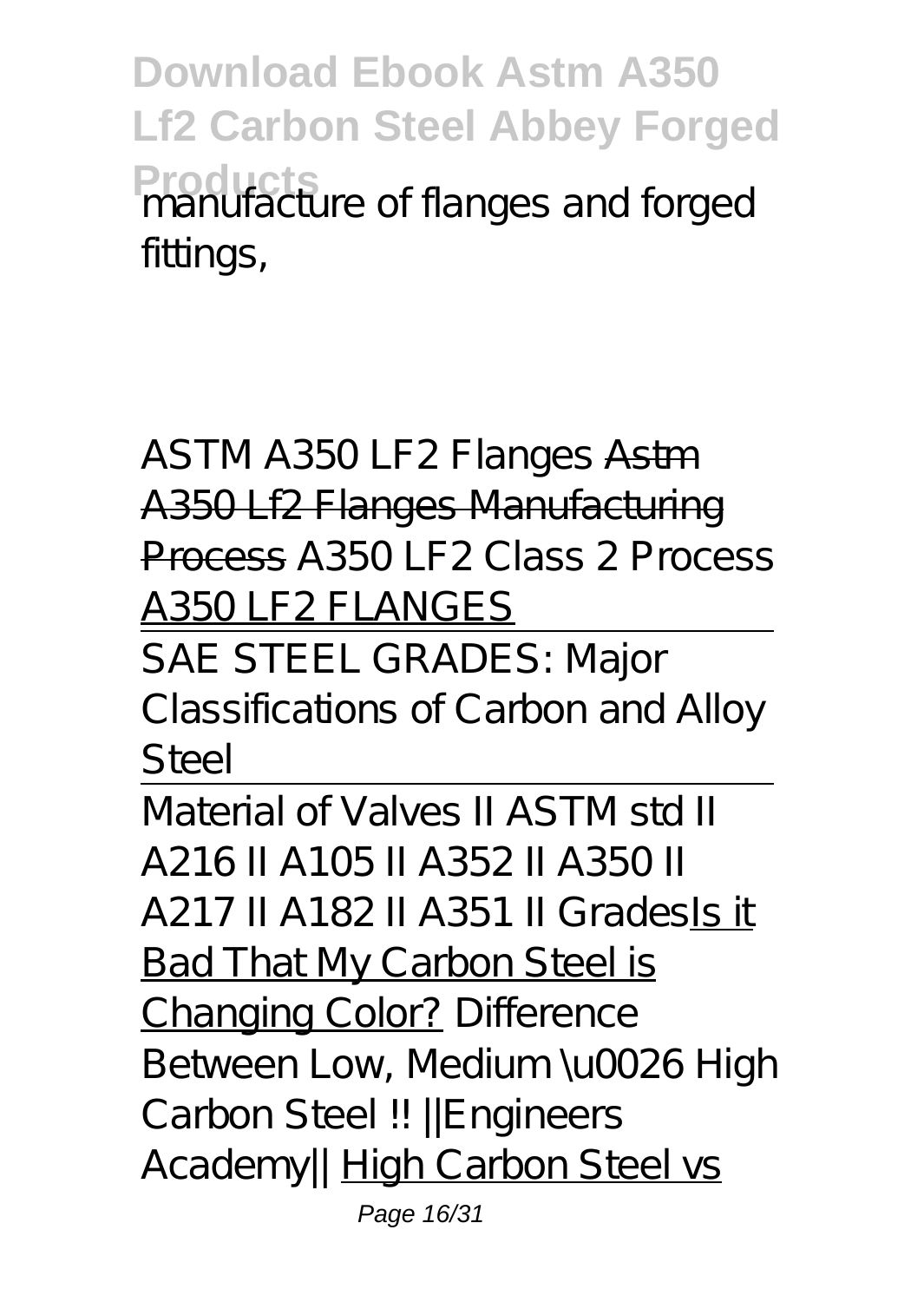**Download Ebook Astm A350 Lf2 Carbon Steel Abbey Forged Products** Mild Steel Test

The Four Types of Steel (Part 2: Carbon Steel) | Metal Supermarkets*Choosing Your Knife: Carbon Steel v.s. Stainless Steel* butt welding seamless steel bend ASTM A350 LF2 *Types of steel - Carbon vs Stainless. Which is better? Mora Companion: Carbon VS. Stainless Sharpening Steels are Useless Hardening mild steel* Modern Carbon Steel Pan Comparison *Carbon VS Stainless Steel!!!! WHICH IS BEST??? Etching A Blade With Hot Vinegar* **Properties and Grain Structure** *How to add carbon to steel (Not!)* The Hardest Knife Making Steel in

the World! - How Hard is Hard?*Is D2 Tool Steel a Carbon Steel, or a*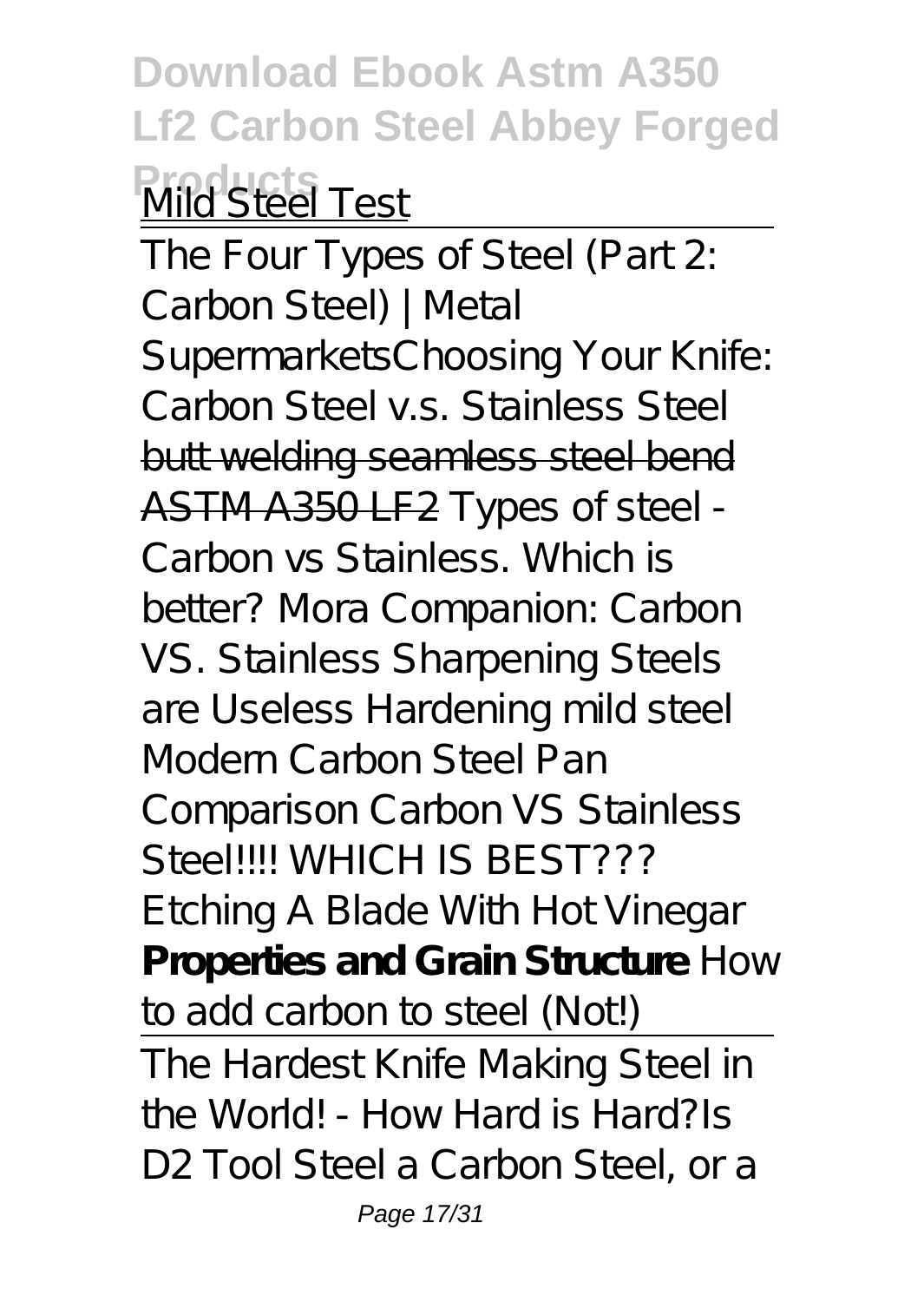**Download Ebook Astm A350 Lf2 Carbon Steel Abbey Forged Products** *Stainless Steel? A350 LF2 CL1 Flange* A350 LF2 CL1 Flanges Manufacturer In India sloping pipe in revit/Offset in isometric drawing/piping fittings and and symbols(Hindi) Effect Of Carbon In Steel FF exam  $A350$  F2 CL 2 Flange Manufacturers In India *Powdered steel vs Normal steel explained* **What is CARBON STEEL? What does CARBON STEEL mean? CARBON STEEL meaning, definition \u0026 explanation Astm A350 Lf2 Carbon Steel** ASTM A350 LF2 – Carbon Steel.

ASTM A350 Grade LF2 is a general Carbon steel usually supplied in the Normalised, Normalised and Tempered or Quench and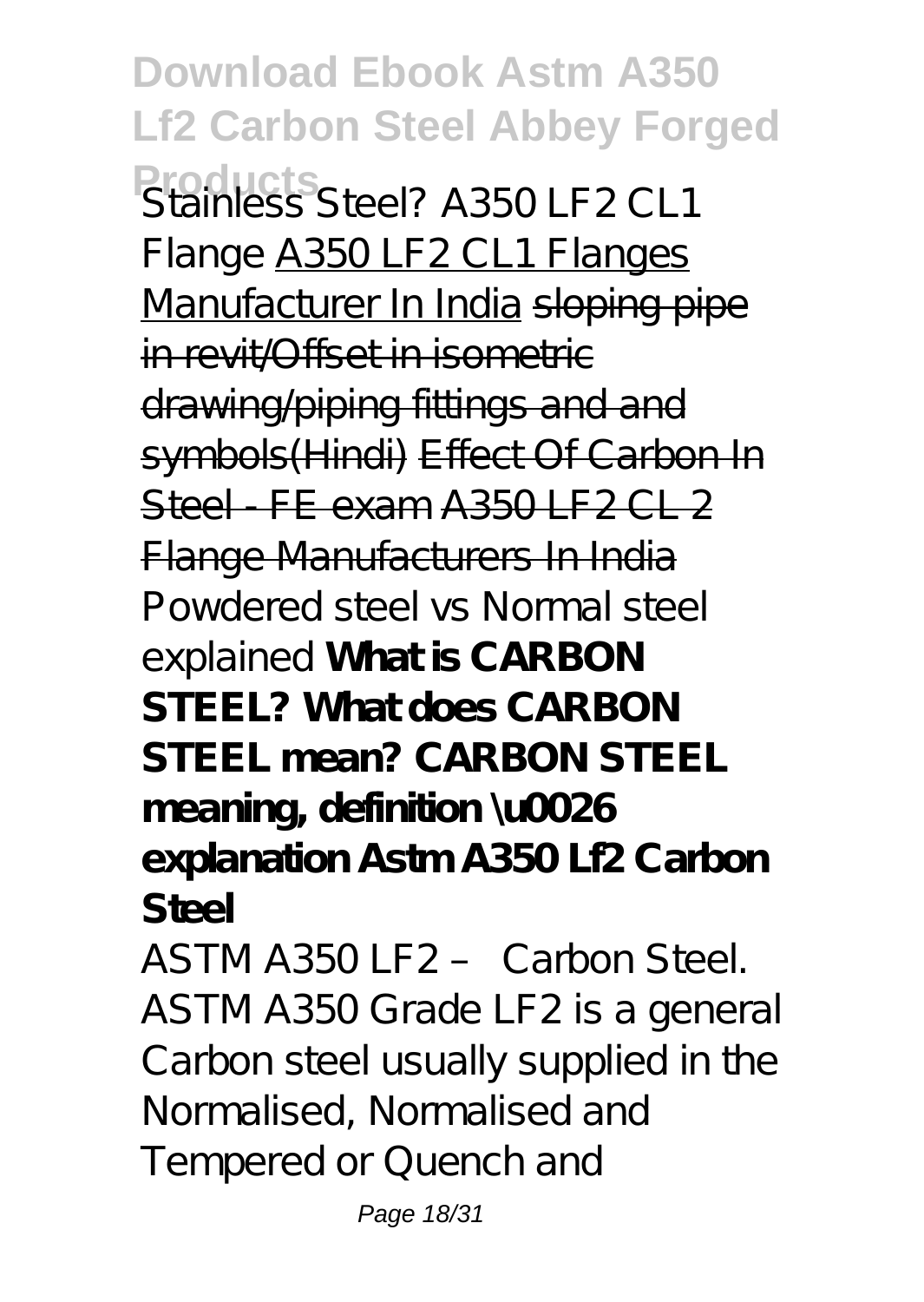**Download Ebook Astm A350 Lf2 Carbon Steel Abbey Forged Products** Tempered condition. It is typified by having moderate strength and impact toughness and is used extensively for the manufacture of flanges and fittings, and applications which require cold temperature service where corrosion resistance is not important.

#### **ASTM A350 LF2 – Carbon Steel - Abbey**

ASTM A350 (ASME SA350) is the standard specification for carbon steel and low alloy steel forged flanges and flanged fittings for low temperature services. Common use grade is ASTM A350 LF2 Class 1, corresponding material for piping in ASTM A333 Grade 6 and pipe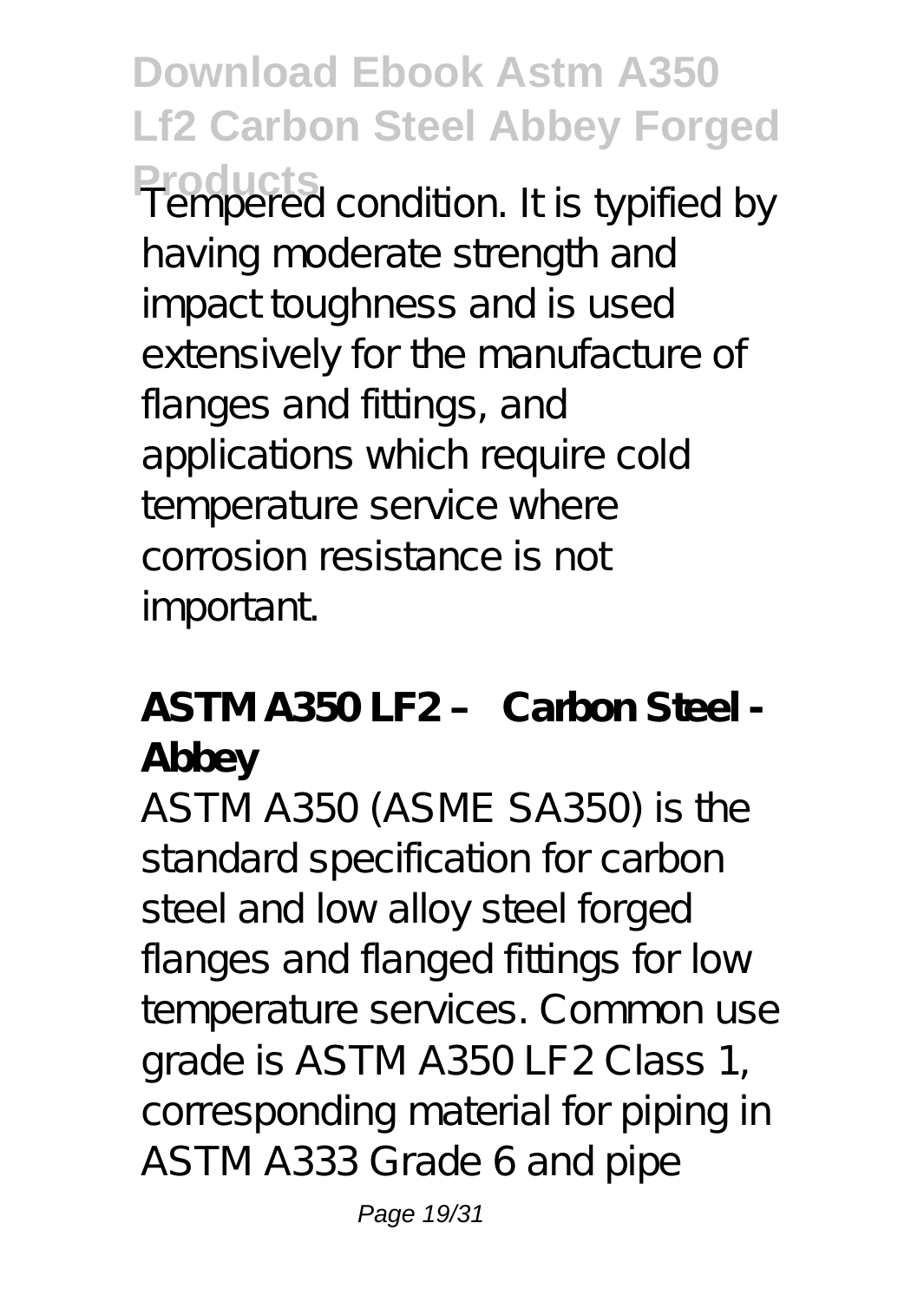**Download Ebook Astm A350 Lf2 Carbon Steel Abbey Forged Products** fittings in ASTM A420 WPL6. With yield strength minimum 240 Mpa, and tensile strength in 480 Mpa to 655 Mpa, impact test temperature at -45℃.

**ASTM A350 LF2 (ASME SA350) Flanges for Low Temperature - OCTAL**

ASTM A350 LF1, LF2 AND LF3 CARBON/ALLOY STEELS General Characteristics. These grades of steel are used as pipeline steels and also in the production of forged flanges. They are suitable for use down to – 20 $^{\circ}$  F (LF1,) – 50 $^{\circ}$  F (LF2) and - 150° F (LF3.) Chemical Analysis. LF1:

#### **ASTM A350 LF1, LF2 AND LF3**

Page 20/31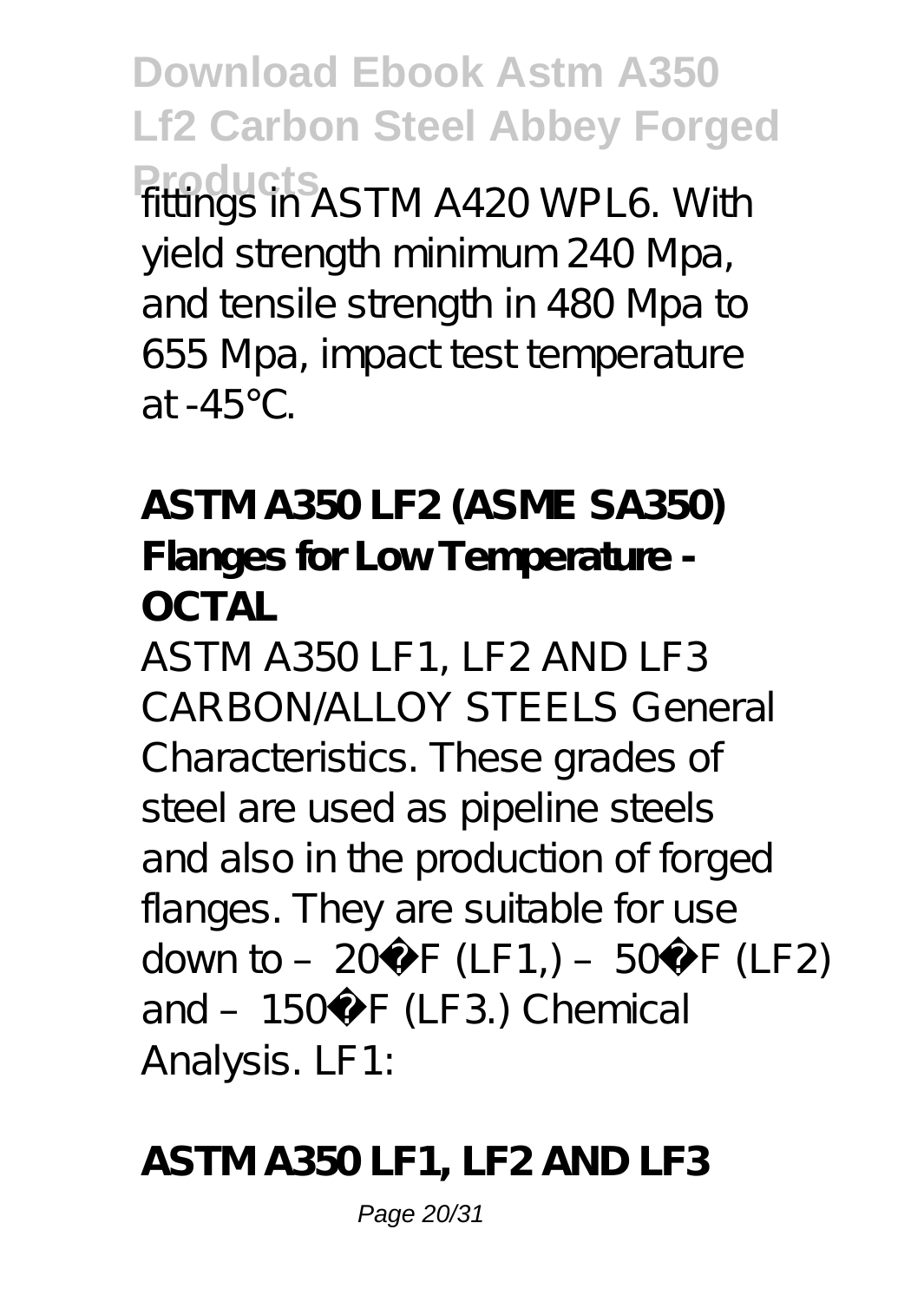## **Download Ebook Astm A350 Lf2 Carbon Steel Abbey Forged Products CARBON/ALLOY STEELS**

Tesco Steel & Engineering is a leading Manufacturer & Supplier of ASTM A350 LF2 Low Temperature Carbon Steel Outlets Fittings, A350 LTCS LF2 Outlets Fittings, LTCS ASTM A350 LF2 Outlets Fittings, Carbon Steel LF2 Outlet Fittings, ASTM A350 LTCS Gr.LF2 Welding Outlet, Threaded Outlets, Socket weld Outlets, Elbow Outlets, Lateral Outlets in Mumbai, India.

**Low Temperature Carbon Steel ASTM A350 LF2 Outlets ...** ASTM A350 LF1, LF2 AND LF3 CARBON/ALLOY STEELS General characteristics of ASTM A350 LF1, LF2 AND LF3 CARBON/ALLOY STEELS These grades of steel are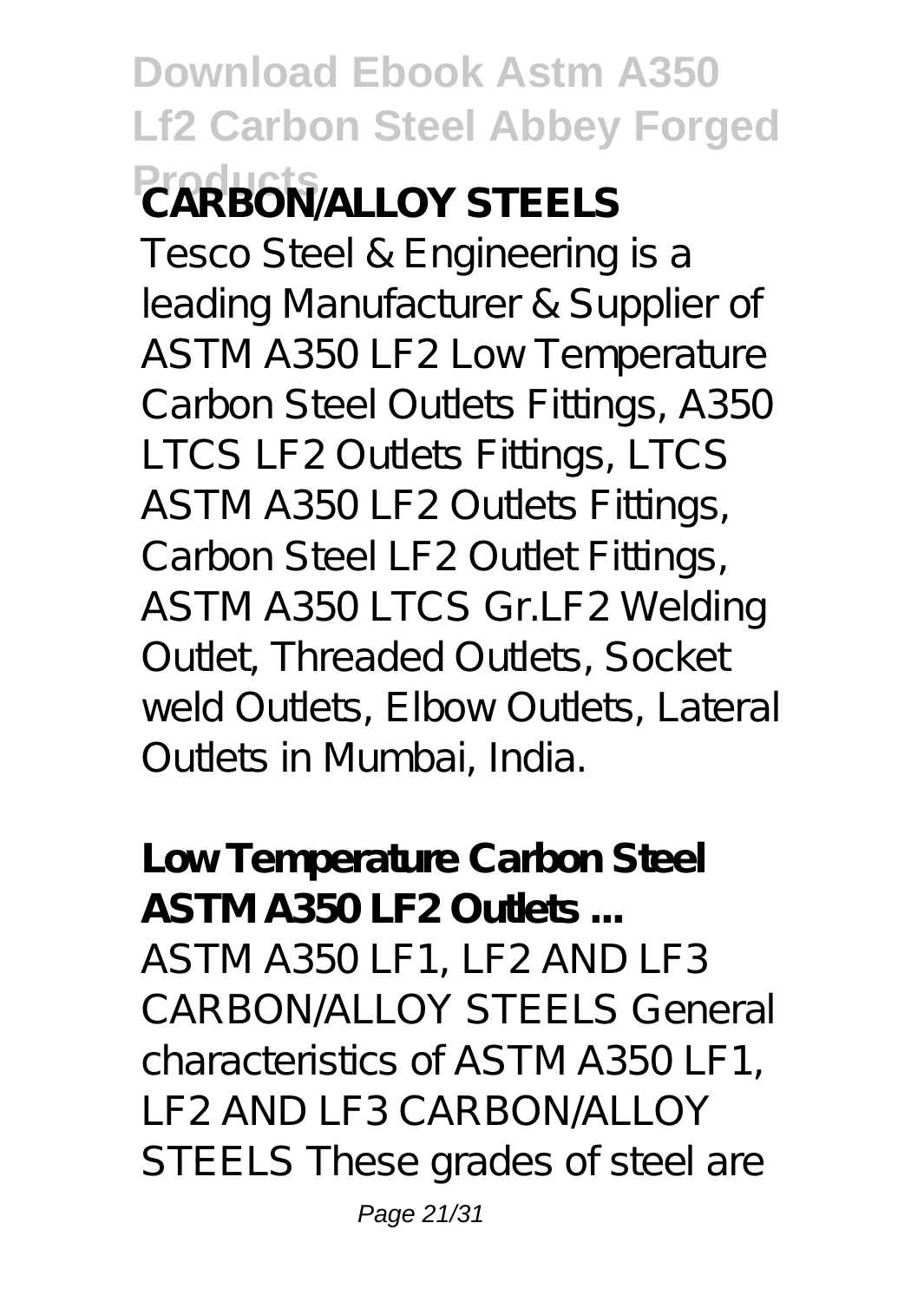**Download Ebook Astm A350 Lf2 Carbon Steel Abbey Forged Products**<br>used as pipeline steels and also in the production of forged flanges. They are suitable for use down to – 20 $\degree$  F (LF1,) – 50 $\degree$  F (LF2) and  $-150^{\circ}$  F (LF3.)

**ASTM A350 LF1, LF2 AND LF3 CARBON/ALLOY STEELS | All ...** ASTM A350 LF2 LTCS Flanges Available Types LTCS A350 LF2 Flanges Export To Marcel Piping is well known suppliers,

manufacturers and exporters of ASTM A350 LF2 LTCS Flanges, made by Low-Temperature Carbon Steel especially to ASTM A350 specifications, accomplished to work at low-temperature utility.

**ASTM A350 LF2 Flanges, Low**

Page 22/31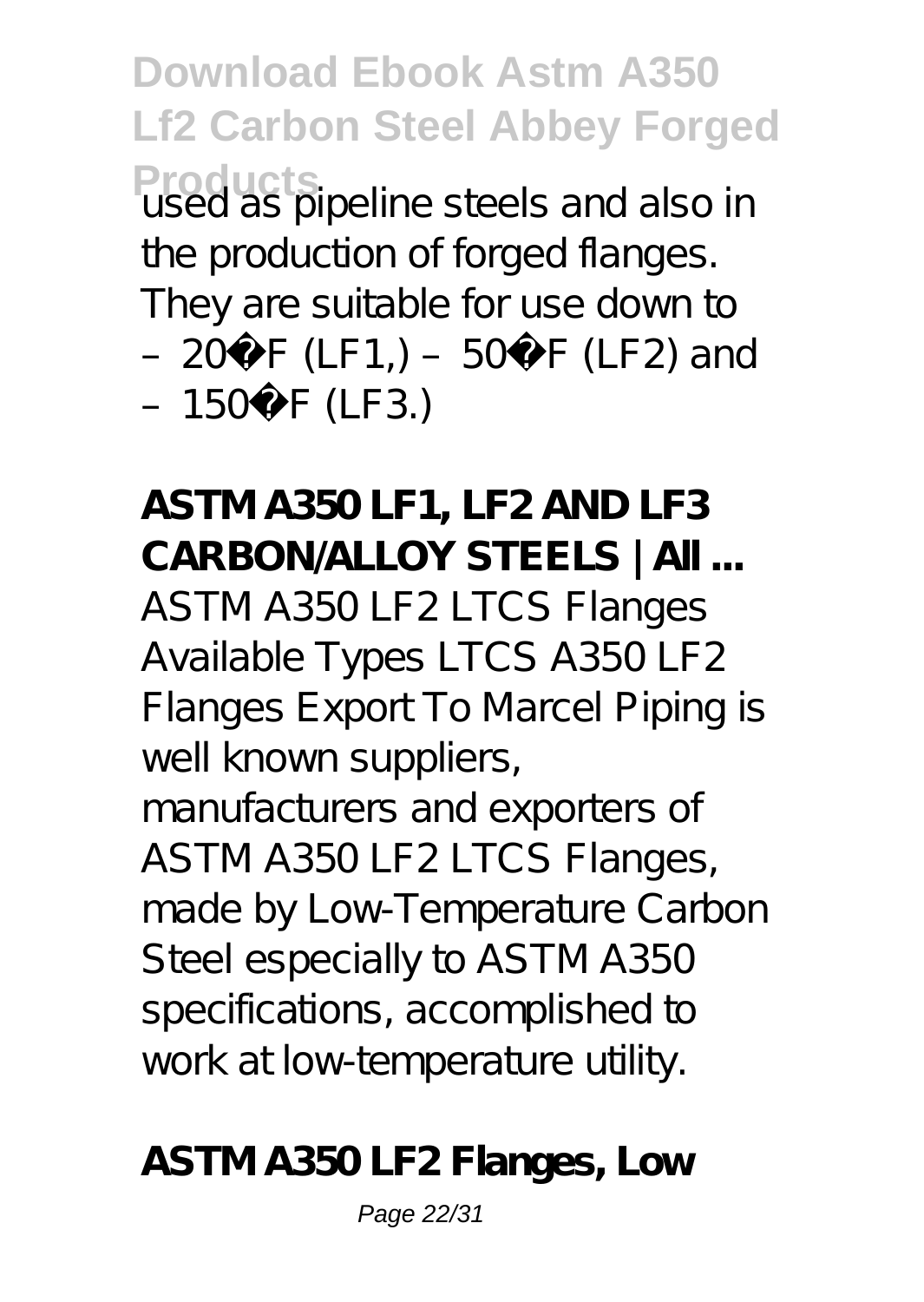## **Download Ebook Astm A350 Lf2 Carbon Steel Abbey Forged Products Temperature Carbon Steel Pipe ...**

The Carbon Steel A350 LF2 Slip On Flanges are used with seamless pipes for easy installment on to the correct location as the flanges allow the pipes to slip on to the flange and move to the right position before welding or bolting. The Astm A350 Grade LF2 Class 2 Pipe Flange is also used in similar capacities. Please contact us for further information and pricing of the products.

**ASTM A350 LF2 Flanges | ASME SA 350 GR LF2 Weld Flange ...** ASTM A350 is the standard specification covering carbon and low-alloy steel forged or ring-rolled flanges, forged fittings and valves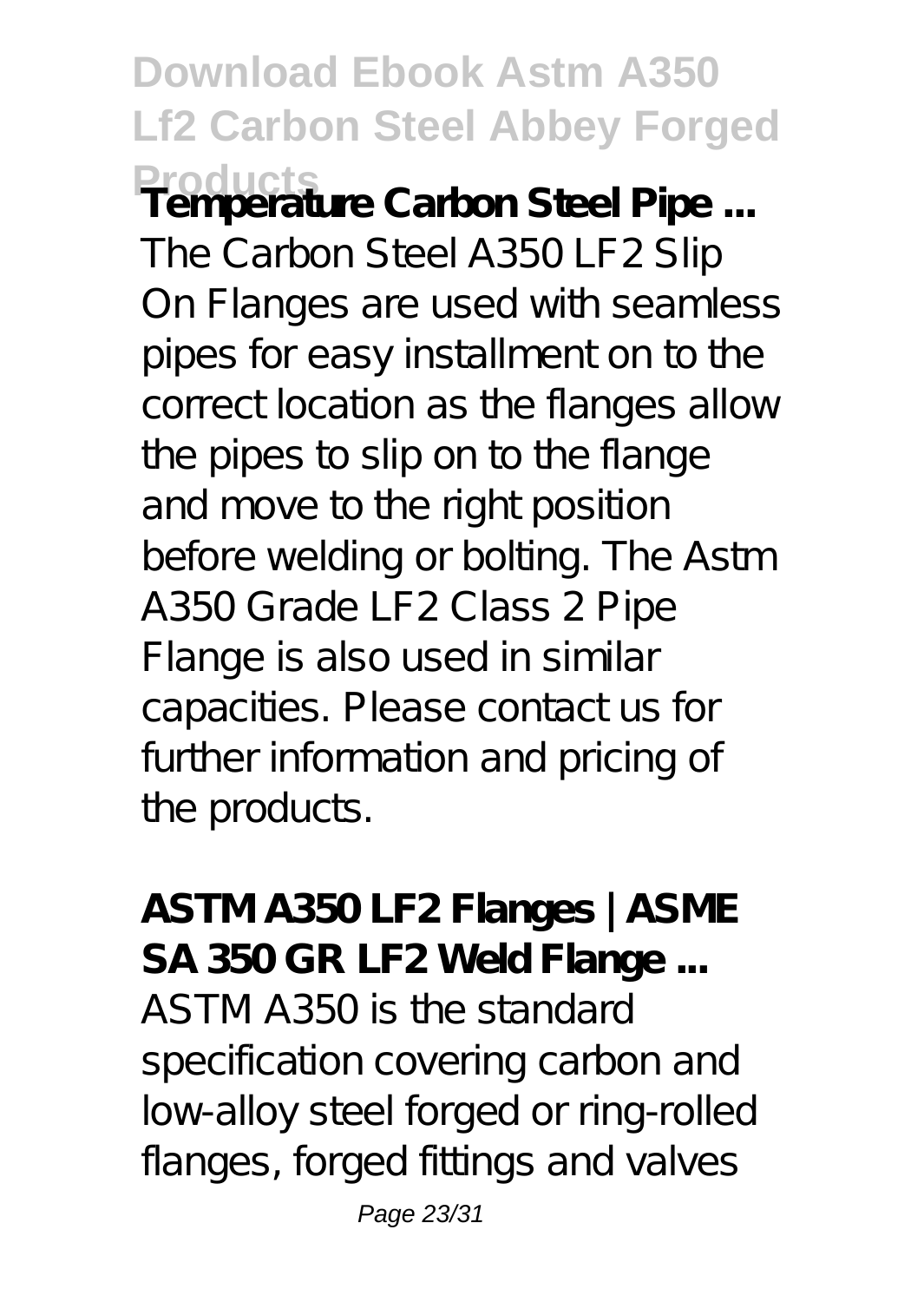**Download Ebook Astm A350 Lf2 Carbon Steel Abbey Forged Product** primarily for lowtemperature service and requiring notch toughness testing. They are manufactured to corresponding ASME or API dimensional standards.

**ASTM A350 Carbon and Low-Alloy Steel Forgings** A105/A350-LF2 Dual. A105 and A350-LF2 are standard specifications for forged carbon steel piping components. A105 for ambient and higher-temperature service; A350-LF2 for lowtemperature service with Charpy V-Notch impact energy testing. Components include flanges, various fittings and valves.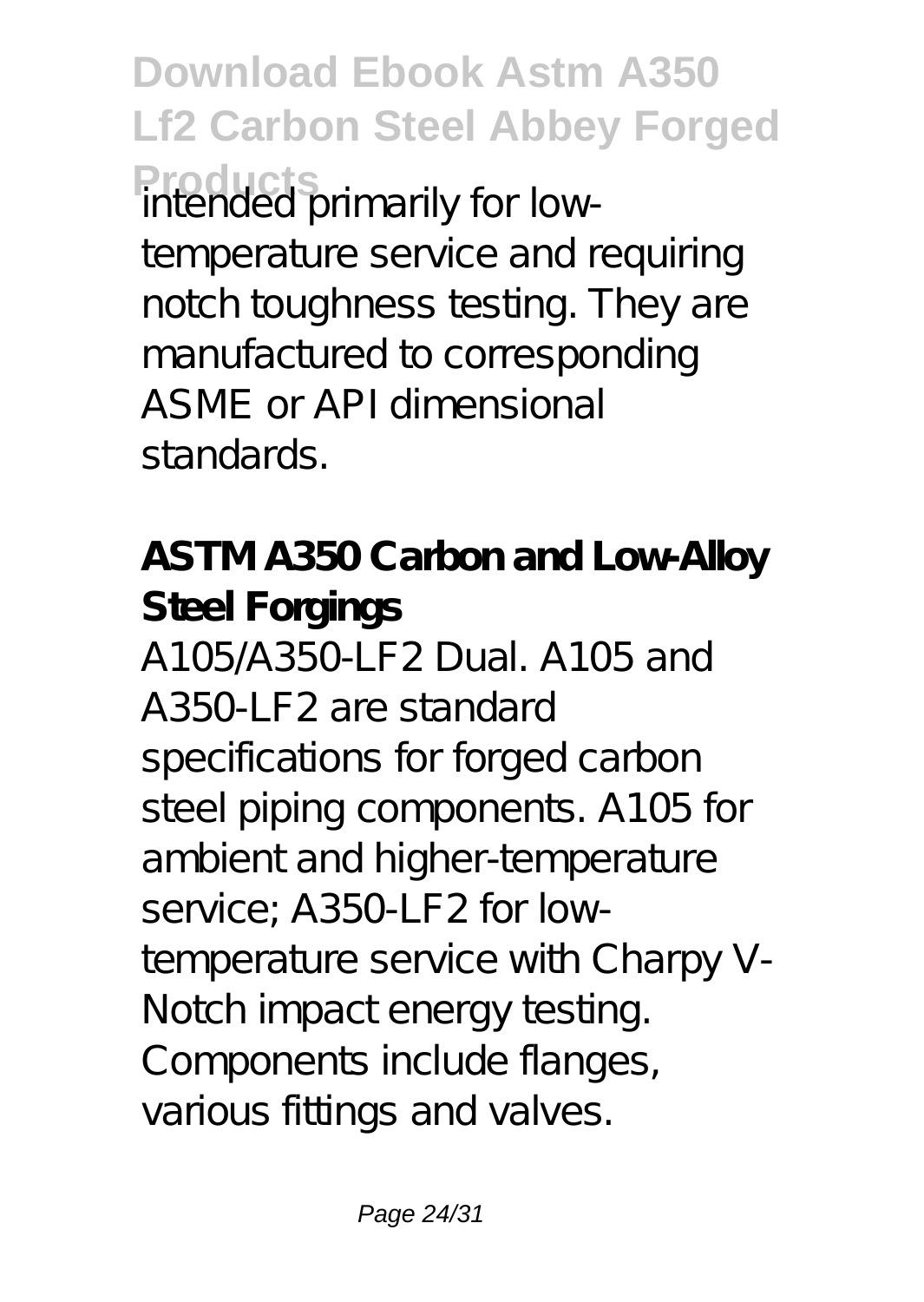**Download Ebook Astm A350 Lf2 Carbon Steel Abbey Forged Products Encore Metals - A105/A350-LF2 Dual**

1.1 This specification 2 covers several grades of carbon and lowalloy steel forged or ring-rolled flanges, forged fittings and valves intended primarily for lowtemperature service and requiring notch toughness testing.

**ASTM A350 / A350M - 18 Standard Specification for Carbon ...**

ASTM A350 LF2 Flanges (Standard Specification for Carbon and Low-Alloy Steel Forgings, Requiring Notch Toughness Testing for Piping Components. ASTM A350 LF2 Specification covrs Several grade of carbon and low alloy steel forged or ring-rolled flanges, forged fittings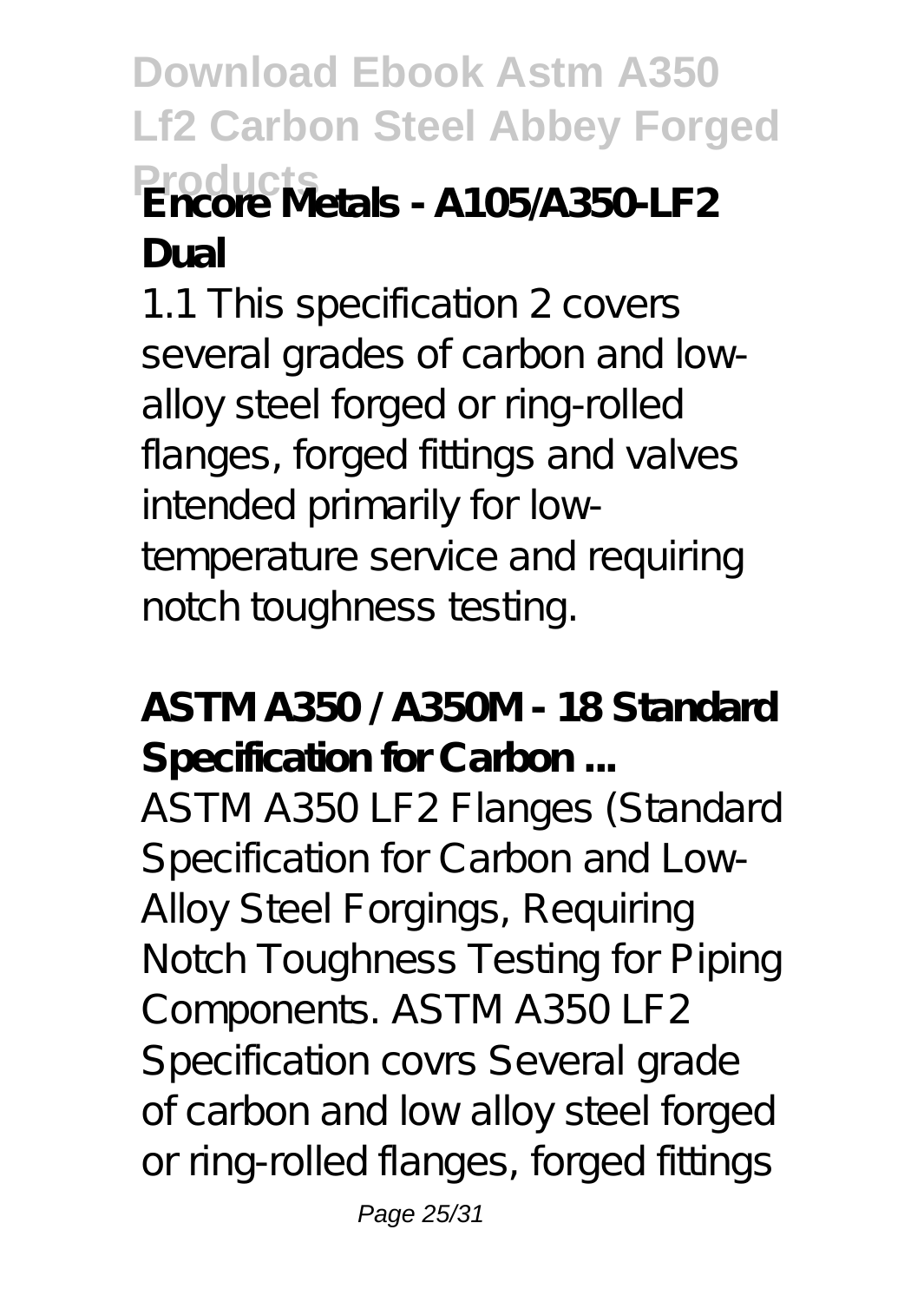**Download Ebook Astm A350 Lf2 Carbon Steel Abbey Forged Products** for low-temperature service. Impact tests shall also be performed and the steel materials shall conform to the required values of minimum impact energy, temperature, and minimum equivalent absorbed energy.

**ASTM A350 LF2 Flanges| A350 LF2N Flanges Manufacturer ...** ASTM A350 LF2 Carbon Steel Bars is a heat resisting steel with high resistance to oxidation scaling and has high strength at elevated temperatures. These ASME SA 350 LF2 Carbon Steel Rods can be welded using all of the common welding processes, which is further combined with better creep properties at temperature and is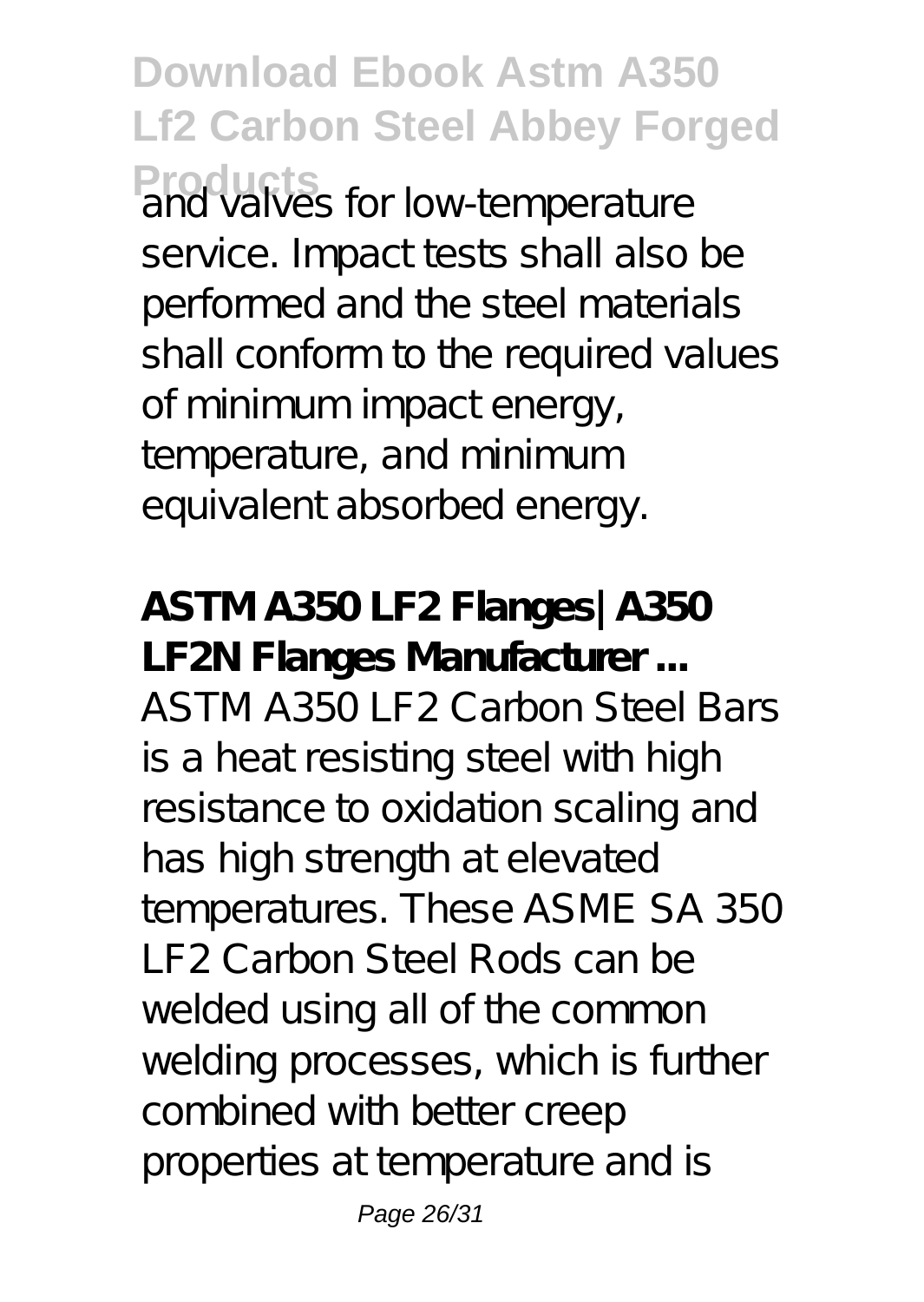**Download Ebook Astm A350 Lf2 Carbon Steel Abbey Forged Products** very tough and ductile.

**Carbon Steel A350 LF2 Round Bar, A350 LF2 Carbon Steel ...** Carbon Steel A350 LF2 Round Bars are fabricated with the standard quality of carbon steel alloy. These bars demonstrate great features and attributes that makes it ideal product. Thus it exhibits great tensile strength corrosion resistance, ductility, and mechanical properties.

**ASTM A350 LF2 Round Bar, UNS K03011 Bars, Carbon Steel ...** See where ASTM A350 Grade LF2 Class 1 Heat-Treated falls on the material property chart for Density against Elastic modulus in your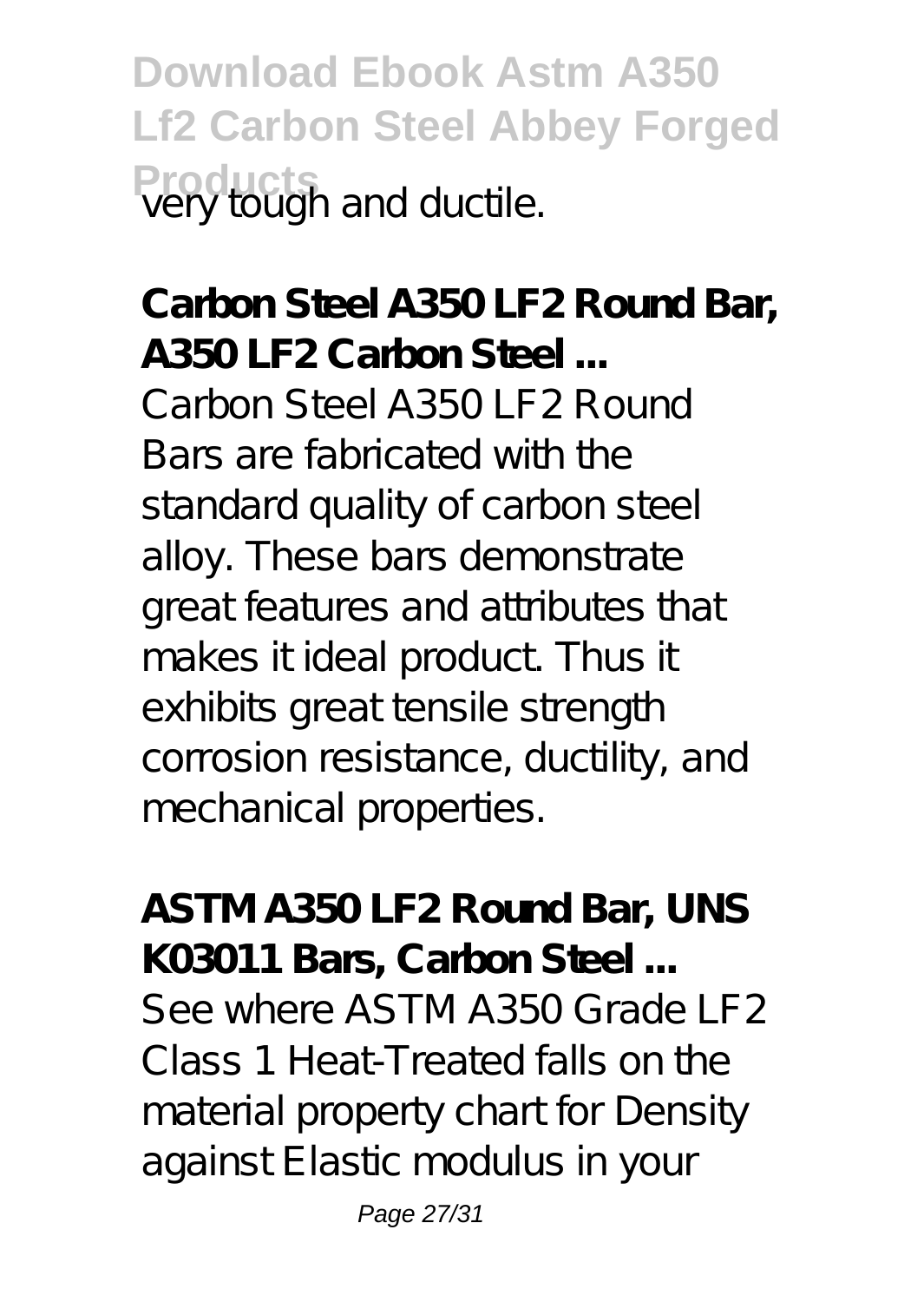**Download Ebook Astm A350 Lf2 Carbon Steel Abbey Forged Products** selection and design process. Our Ashby charts are interactive with more technical data upon clicking. ... ASTM A53 Carbon Steel Pipes ASTM A564 Stainless Steel Age Hardened Carbon Steel: Properties ...

**ASTM A350 Grade LF2 Class 1 Heat-Treated - Low Carbon ...** ASTM A350 LF2 Flanges are only manufactured by reputed and trusty companies like us who easily maintain the quality of the product and matches all the national and international standards. These flanges are easily connected with other pipes. They are reserved type of steel parts which contain the modest amount of alloy element in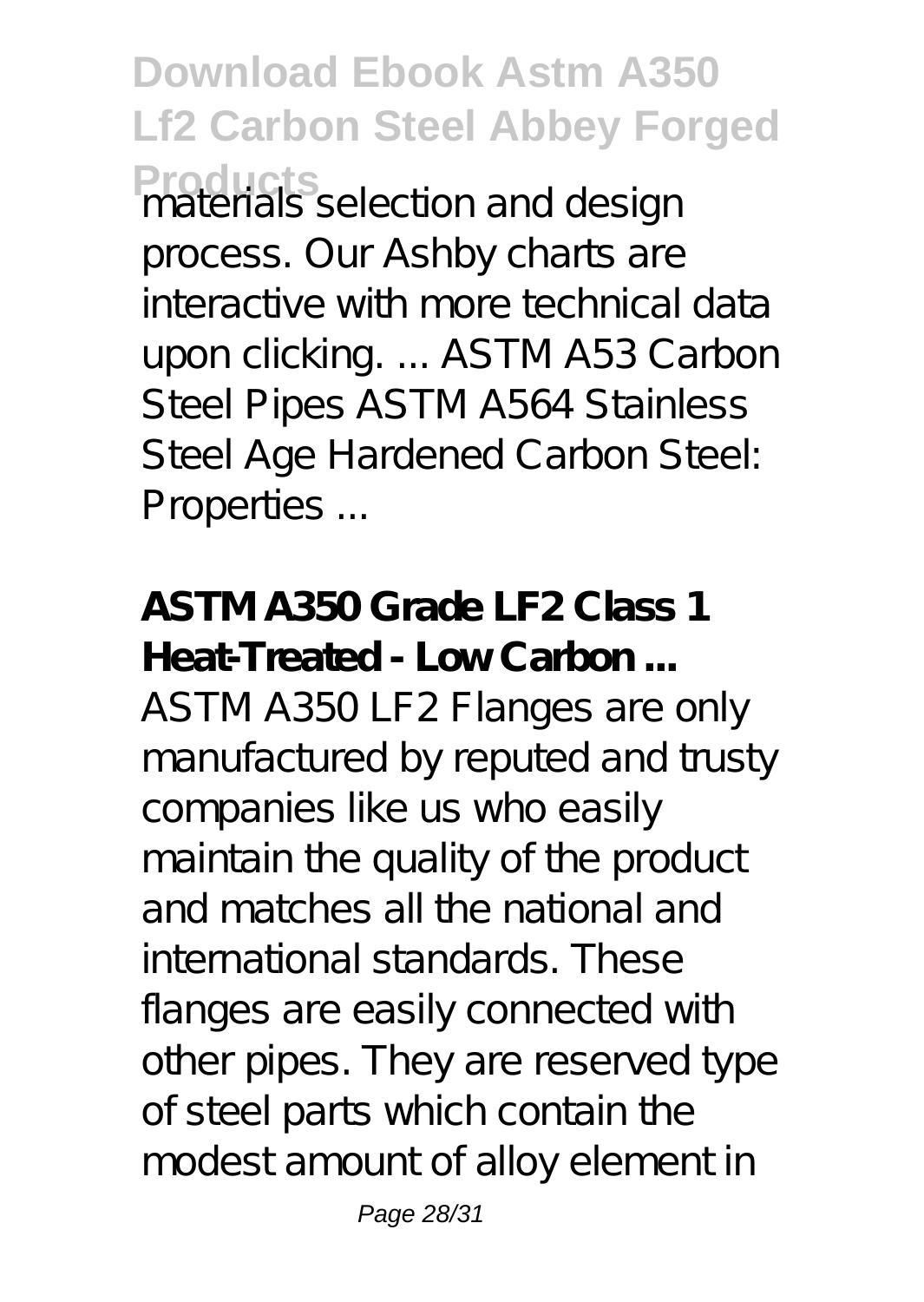**Download Ebook Astm A350 Lf2 Carbon Steel Abbey Forged Products** 

**ASTM A350 LF2 Flanges Manufactures, Low-Temperature ...** ASTM A516 gr 70 vs a350 lf2 Lf2 Lcb Lcc Carbon Steel Valve Material Low Temperature This material was a forged iron that had been combined with metal scrap in the course of the melting process. Forgings of grades just like the astm a350 lf2 class 1 and sophistication 2 aside from Grade LF787 should be furnished in a normalized situation.

**ASTM A516 gr 70 vs a350 lf2 - Steel Material Supplier** ASTM A350 Carbon Steel Grade LF2 Weldolet Fittings provides a

Page 29/31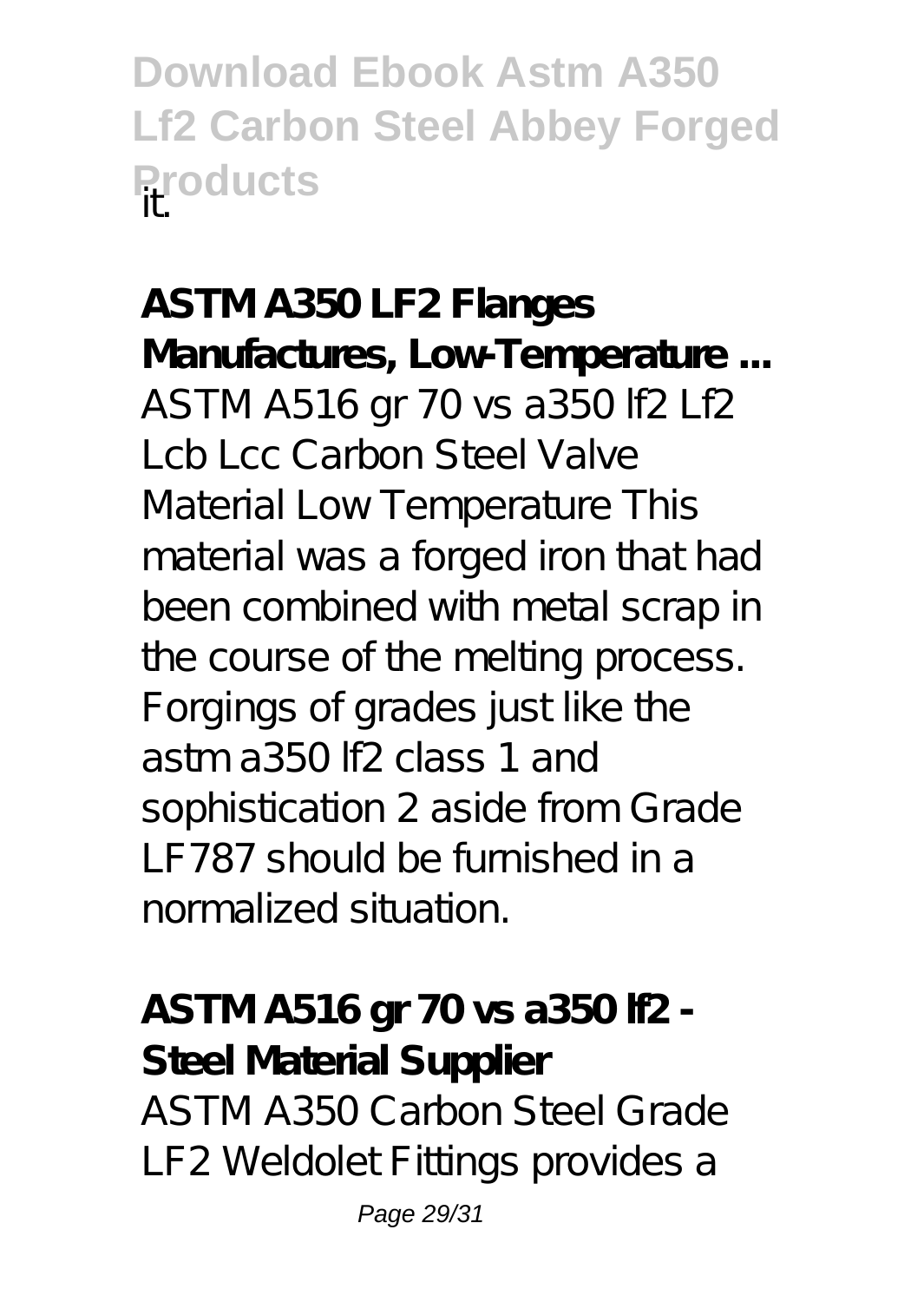**Download Ebook Astm A350 Lf2 Carbon Steel Abbey Forged** Products<br>
grouping of elevated potency, formability, erosion resistance and lightweight that has made it a global standard in aerospace uses. These ASTM A350 Carbon Steel GR LF2 Elbolet Fittings are extensively valued for its soaring tensile

potency and toughness.

**Low Temperature Carbon Steel ASTM A350 GR LF2 Olets, High ...** ASTM A350 Grade LF2 is a general low temperature Carbon steel usually supplied in the Normalised, Normalised and Tempered or Quench and Tempered condition. It is typified by having moderate strength and impact toughness and is used extensively for the manufacture of flanges and forged

Page 30/31